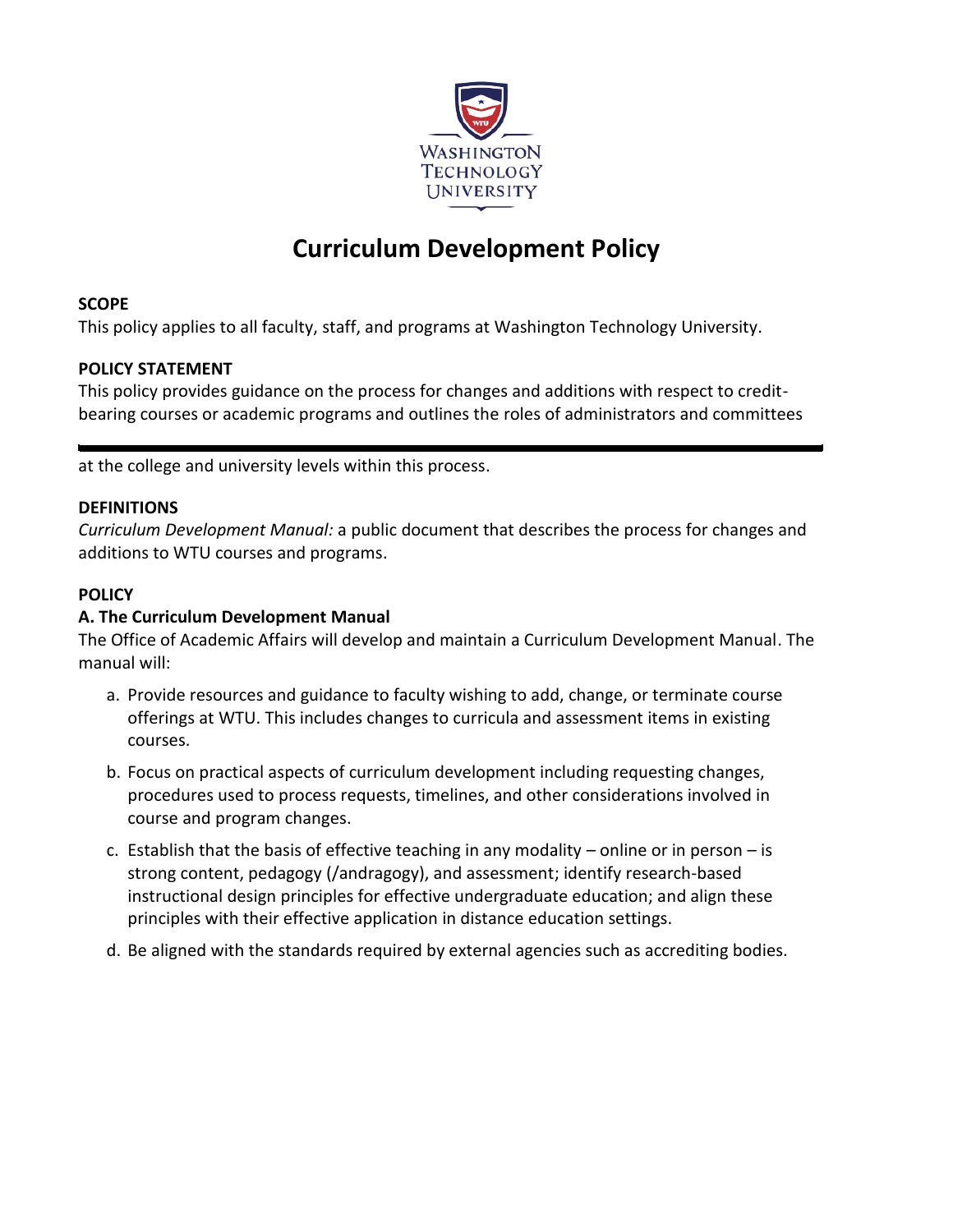# **B. The Curriculum Development Manual as Policy**

Once adopted, the content of the Curriculum Development Manual is considered and is treated as policy.

- a. The provisions of the Curriculum Development Manual (**Appendix 03.10.001A**) and the related definitions are incorporated by reference herein and shall be deemed to have the same force and effect as if set forth in full herein.
- b. This policy will be adopted by the administrative action of the University President.
- c. Changes to the Curriculum Development Manual will not be considered policy until formally adopted by a fully executed update to this policy.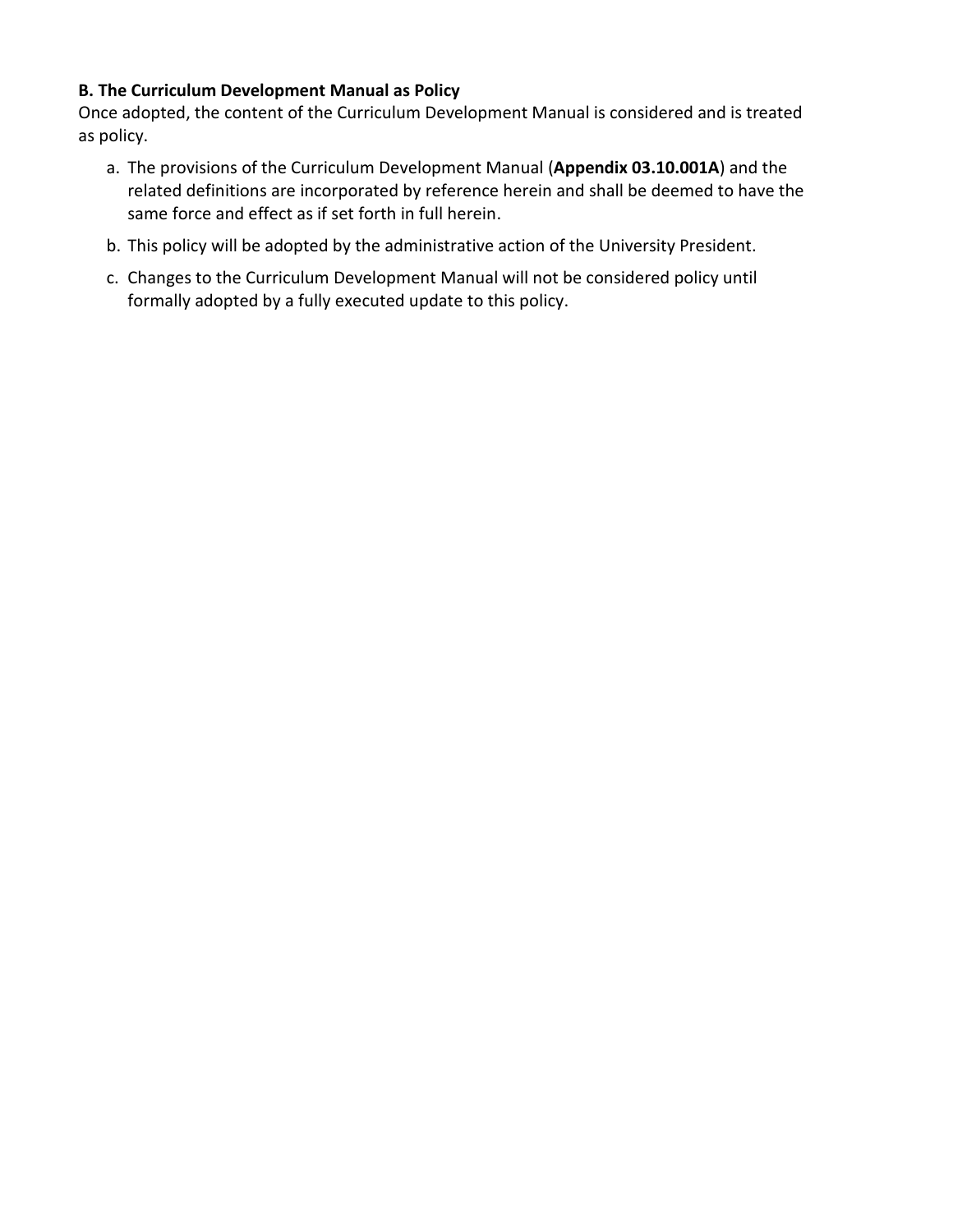# **Appendix 03.10.001A**

**The Curriculum Development Manual**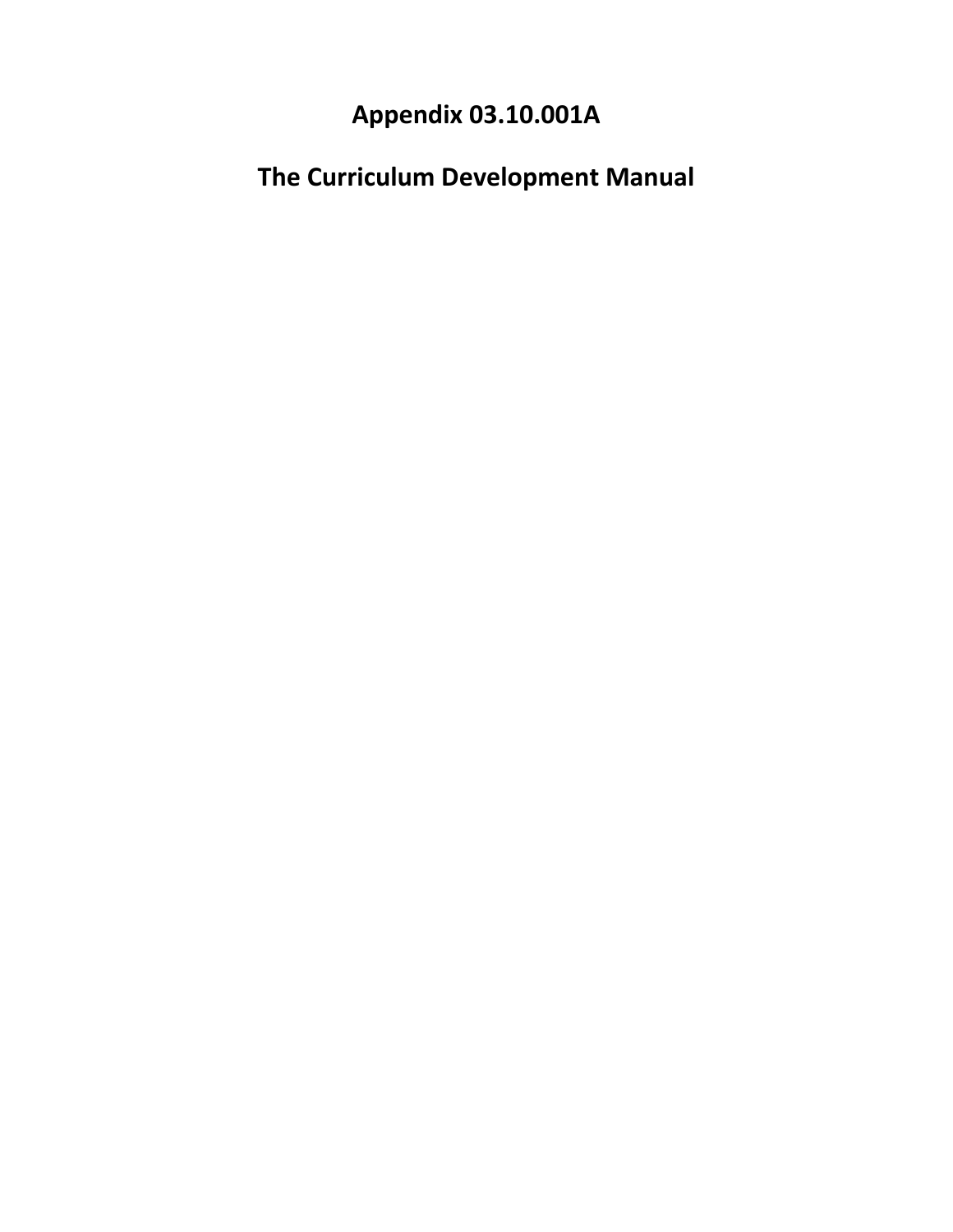

# Curriculum Development Manual

| <b>Version</b> | Date       | <b>Changes</b>                    |
|----------------|------------|-----------------------------------|
| 1.0            |            | Original information published to |
|                |            | <b>Faculty Handbook</b>           |
| 2.0            | 7/12/2021  | Complete Rewrite                  |
| 2.1            | 10/7/2021  | Add Program Outcomes diagram      |
| 2.2            | 10/22/2021 | <b>Add Sequencing</b>             |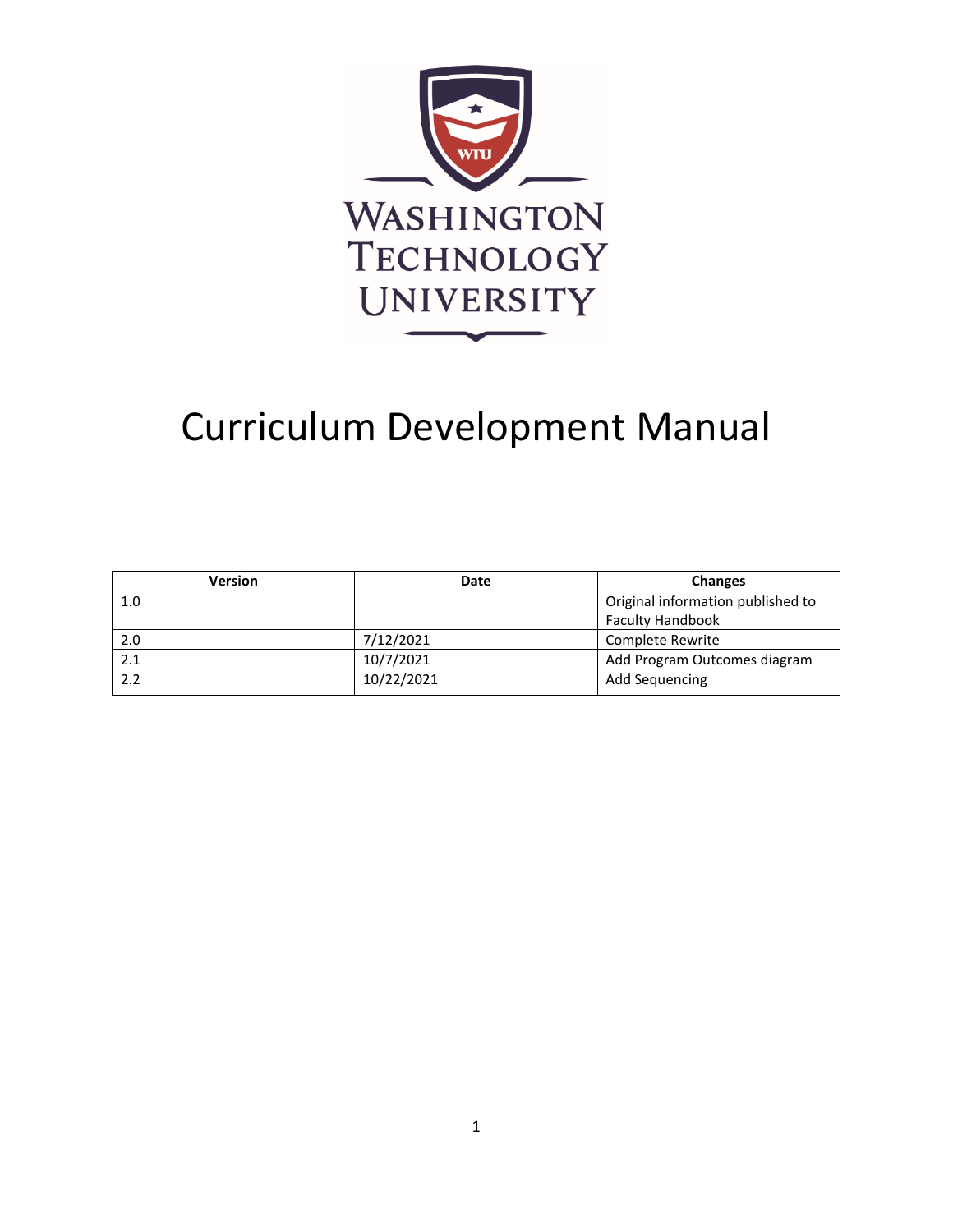# **Table of Contents**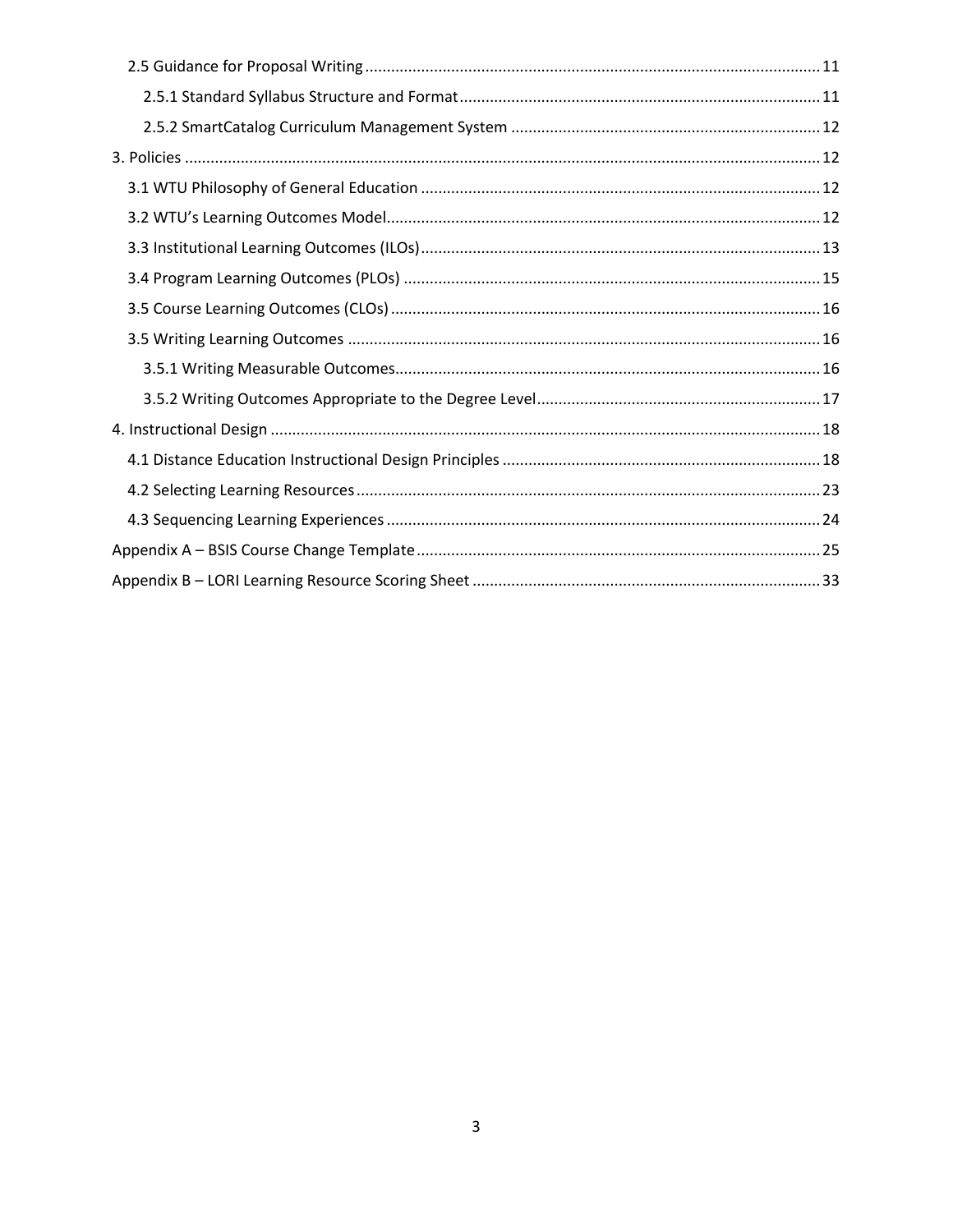# <span id="page-6-0"></span>**1. Introduction**

# <span id="page-6-1"></span>**1.1 Purpose**

This manual is designed to provide resources and guidance to faculty wishing to add, change, or terminate course offerings at WTU. This includes changes to curricula and assessment items in existing courses.

The manual focuses on practical aspects of curriculum development including requesting changes, procedures used to process requests, timelines, and other considerations involved in course and program changes.

Some of the policies and procedures stated in this manual are aligned to standards required by external agencies such as accrediting bodies. The manual will be updated as needed to ensure continued compliance.

# <span id="page-6-2"></span>**1.2 Policy Framework**

This manual describes WTU policies and procedures and the responsibilities of faculty and WTU officers. These sit within a larger framework of standards and regulations set by accrediting and authorizing bodies. Documents related to this manual include:

Washington State Legislature: Regulations for Degree-Granting Institutions Act <https://apps.leg.wa.gov/WAC/default.aspx?cite=250-61>

Distance Education Accrediting Commission – Accreditation Standards <https://www.deac.org/UploadedDocuments/Handbook/Accreditation-Handbook-Part-Three.pdf>

WTU Policies <https://www.washtechu.org/index.php/policies>

# <span id="page-6-3"></span>**1.3 Definitions**

#### <span id="page-6-4"></span>CIP Code:

The Classification of Instructional Programs (CIP) provides a taxonomic scheme that supports the accurate tracking and reporting of fields of study and program completions activity. Information on CIP codes is available at https://nces.ed.gov/ipeds/cipcode.

#### <span id="page-6-5"></span>Curricula Committee:

A permanent committee of WTU. The committee acts on behalf of the faculty to define, add, change, and remove courses and programs. The Curriculum Committee reviews and makes recommendations for new and existing curriculum. The committee also has the responsibility for reviewing all curriculum programs over two years.

#### <span id="page-6-6"></span>Content Errors:

Content errors are instances where curricula and instructional materials contain incorrect information. Content errors are not subject to the Curriculum Change processes described in this manual. In most cases content errors should be resolved quickly by faculty, following the procedures described in the Faculty and Staff Handbook.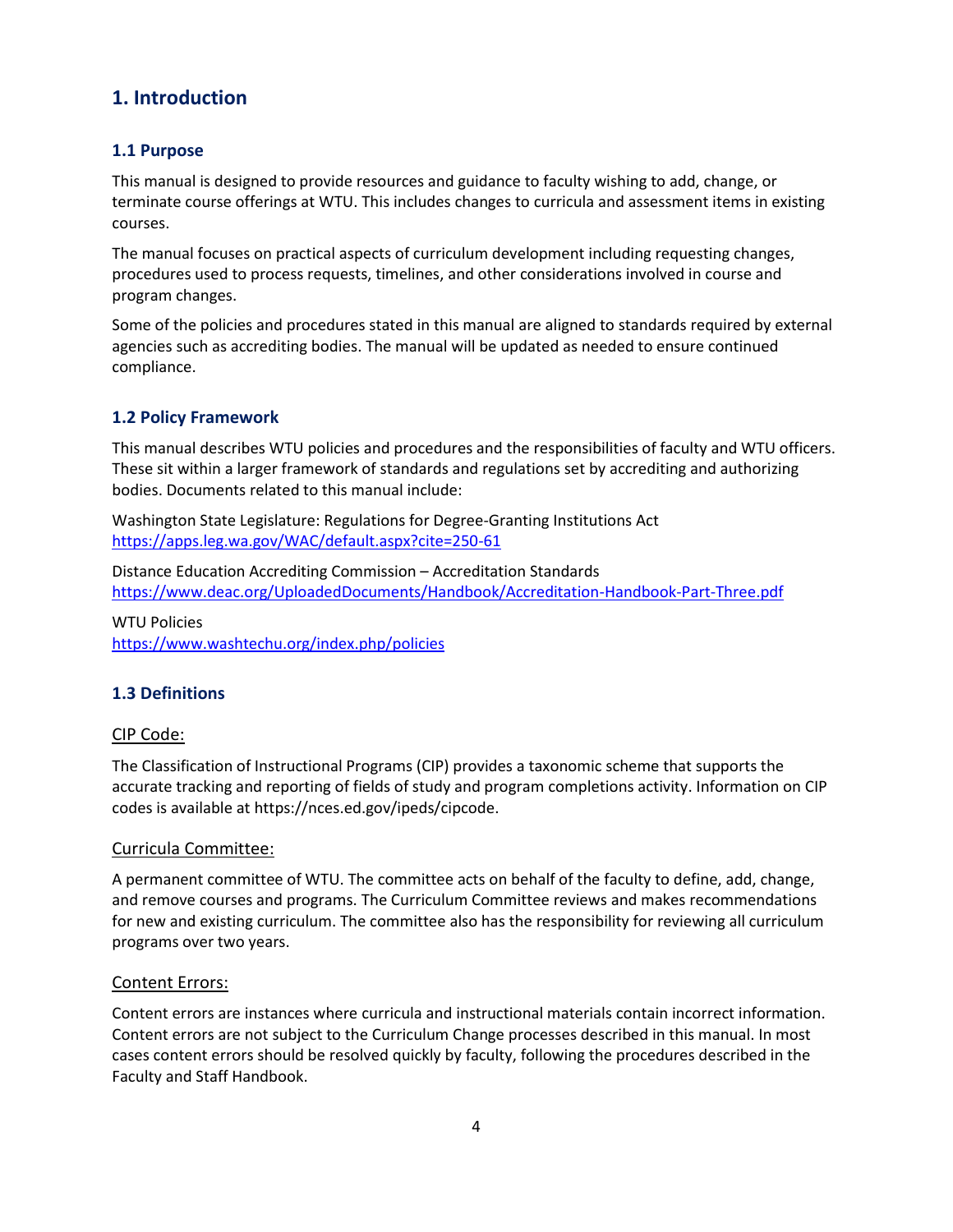#### <span id="page-7-0"></span>Course Levels:

WTU does not offer lower division courses that would generally be labelled 1XX and 2XX. WTU's degree completion programs are comprised of upper division courses (3XX and 4XX) that include advanced content and are core requirements for completion of a major.

#### <span id="page-7-1"></span>Distance Education:

The Washington State Legislature defines "Distance learning" as a form of educational instruction other than classroom instruction to include, but not limited to, correspondence, video-conferencing, television, internet transmission, or other electronic communication.

#### <span id="page-7-2"></span>Faculty:

The personnel who are appointed by WTU for purposes of teaching, research, mentoring, advisory roles and/or other activities relating to the development and delivery of the instructional programs of WTU.

#### <span id="page-7-3"></span>Program of Study (Program):

The Washington State Legislature defines "Program of study" as any course or grouping of courses prerequisite to or indicative of a degree.

A degree program that differs in title and curriculum from any current program; or is comprised of a curriculum that is twenty-five percent or more different in content than any current program, is defined as an "Additional program" and requires authorization.

#### <span id="page-7-4"></span>Moodle:

WTU's Learning Management System (LMS) for online learning.

#### <span id="page-7-5"></span>Non-Substantive Change:

Non-substantive changes related to curriculum development include minor changes to existing courses; adding a course; and minor changes to existing programs.

#### <span id="page-7-6"></span>Seminar:

A form of academic teaching, involving small groups, in which students are required to engage in an advanced level of critical analysis and discussion during meetings with an instructor.

#### <span id="page-7-7"></span>Substantive Change:

Substantive changes related to curriculum development include changing the established mission or objectives of a program; major course changes to a program; adding a program; offering courses or programs at a higher or lower level than currently authorized; and changing the way student progress is measured (clock or credit hours, quarters, time-based or non-time-based).

#### <span id="page-7-8"></span>SOC Code:

The Standard Occupational Classification (SOC) System is a federal statistical standard used by federal agencies to classify workers into occupational categories for the purpose of collecting, calculating, or disseminating data. Information on SOC codes is available at https://www.bls.gov/soc/. SOC codes may be used to research job outlook data.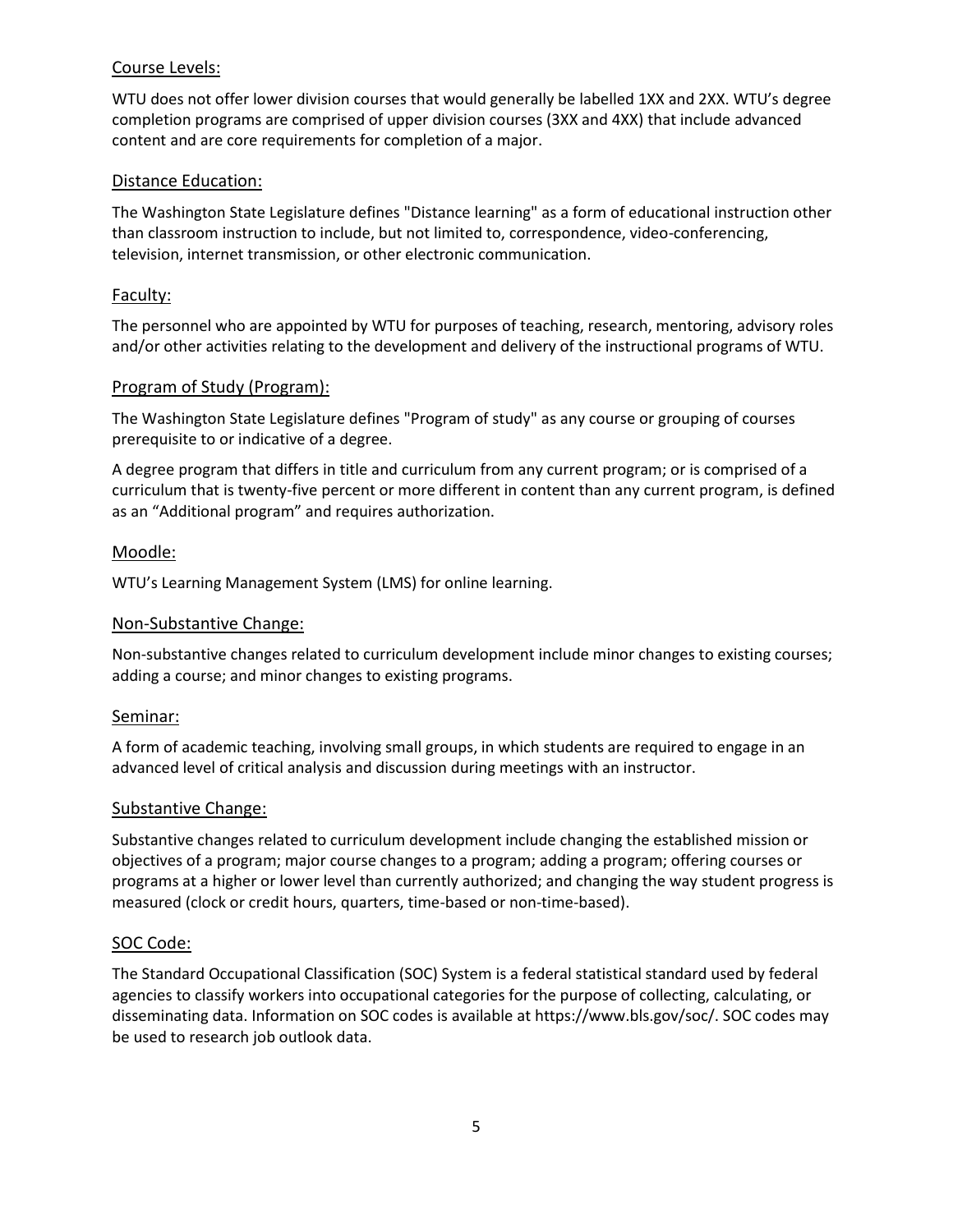#### <span id="page-8-0"></span>Syllabus:

A syllabus is a guide to a course – an outline and summary of topics to be covered. It details what is expected of the student along with what the faculty member will teach and required texts. There is one syllabus per course and faculty members are not permitted to alter the syllabus in any significant way. WTU's standard syllabus structure is outlined in 2.5.1.

# <span id="page-8-1"></span>**2. The Curriculum Change Process**

#### <span id="page-8-2"></span>**2.1 Continuous Improvement**

WTU believe in continuous improvement towards our mission. Nowhere is this more important than in the development and delivery of effective courses and programs to students. Program outcomes are aligned to our mission and institutional learning objectives. Course outcomes are identified to deliver on program outcomes. And curricula are designed with intentionality to engage students and facilitate their achievement of those outcomes. WTU undertakes regular curriculum evaluation to evaluate courses and programs and to make recommendations for improvements. Recommendations approved by the appropriate office are implemented, affecting subsequent outcomes, which in turn feed into the following review cycle.

Faculty are encouraged to embrace this process and play an active role in monitoring student learning and in recommending curricula changes.

#### <span id="page-8-3"></span>**2.2 Roles and Responsibilities**

WTU's curriculum development and review process is designed to serve the University as it grows. It will be adapted as schools, departments, and administrative layers are added. As of this writing, WTU has one program. The Education Director acts as the Chair of that program. The University President serves as the Chancellor for Academic Affairs. And WTU's Curriculum Committee and Office of Academic Affairs are comprised of the same members While a single person may currently be serving multiple roles, importantly the curriculum development process describes those roles independently to make their duties clear. In this way, WTU is establishing and making habitual, rigorous curriculum development practices that will form a sound foundation for expansion over time.

#### <span id="page-8-4"></span>Faculty

Faculty may sponsor a curriculum change proposal. The sponsoring faculty write a proposal including a rationale for the change and submit it to the Program Chair.

#### <span id="page-8-5"></span>Program Chair (Dean)

The Program Chair is responsible for undertaking a regular and systematic evaluation and curriculum review of the program, for liaising with faculty who are sponsoring proposals, for forwarding proposals to the Curricula Committee, and for implementing approved changes. Implementation of approved proposals includes sharing new and updated documentation with the Registrar, Curricula Committee, Information Technology, and Admissions.

#### <span id="page-8-6"></span>Curricula Committee (Committee of the Office of Academic Affairs)

The Curriculum Committee is responsible for ensuring that all courses and programs have instructional integrity, address appropriate learning outcomes, fit into a sequential framework that leads to students achieving the respective competencies, and meet WTU's standards of excellence.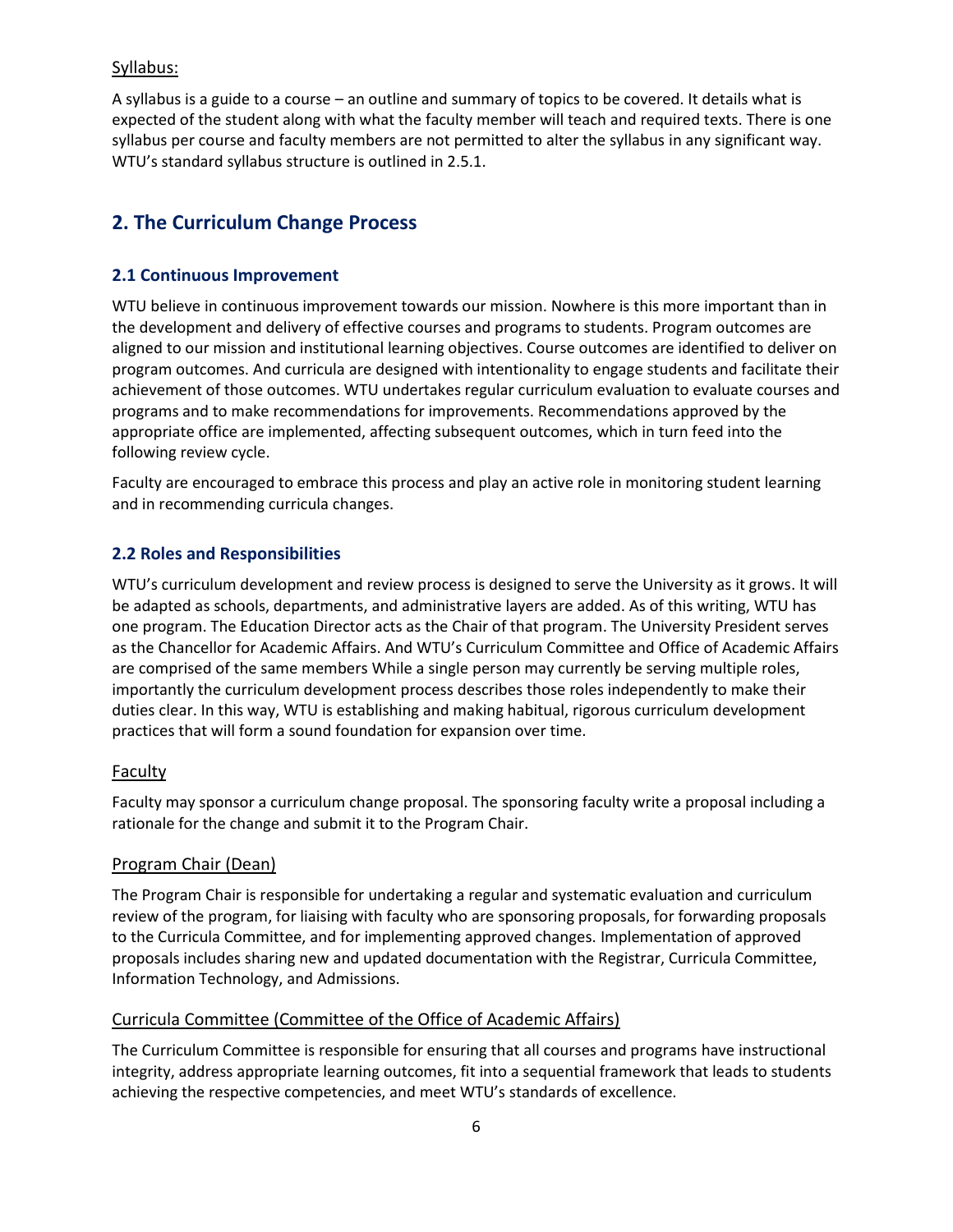The WTU Curriculum Committee consists of the following standing members: Education Director, Faculty Representative, Registrar.

The committee reviews all proposals, and must approve all additions, deletions, and major modifications to credit courses and programs. Non-approved requests are returned to the Program Chair with an explanation of the determination. Approved requests are forwarded to the President.

#### <span id="page-9-0"></span>**President**

Acting as 'Chancellor for Academic Affairs,' the President may choose to not approve the proposal. Nonapproved requests are returned to the Program Chair (copied to the Curricula Committee) with an explanation of the determination.

When the President is in support of a Proposal which she determines to be a Non-Substantive Change, the President forwards approval to the Program Chair (copied to the Curricula Committee) for implementation.

When the President is in support of a Proposal which she determines to be a Substantive Change, the President will determine what additional approvals are required. These may include approval by the WTU Board of Trustees or an authorizing or accrediting body.

#### <span id="page-9-1"></span>Office of Institutional Effectiveness

The OIE works with the Program Chair to support the regular and systematic curriculum review process.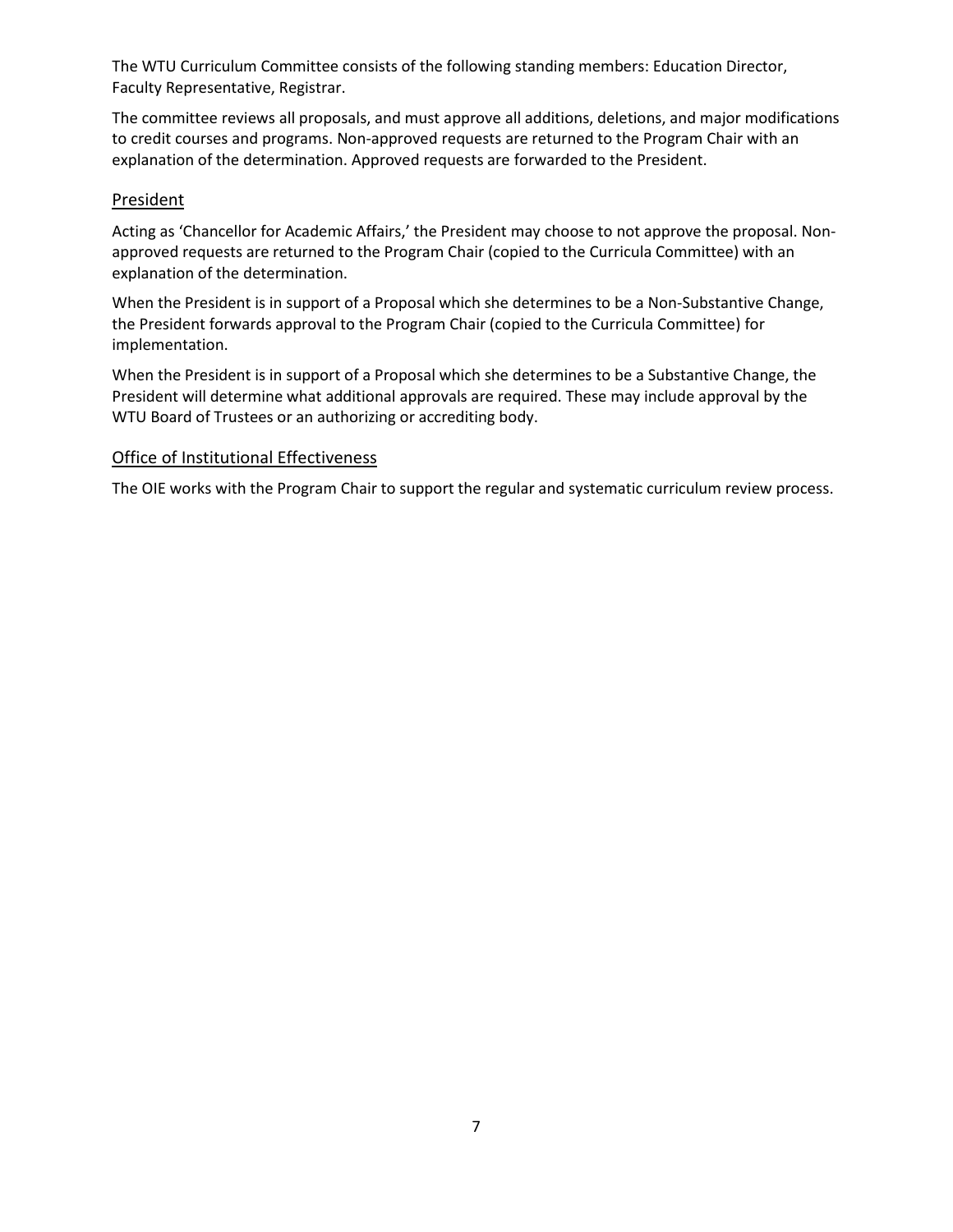#### <span id="page-10-0"></span>**2.3 Curriculum Change Workflow**



#### <span id="page-10-1"></span>**2.4 Proposal Structure**

The information required for each type of change is listed below. Proposals must be complete. For example, a proposed 'Change to an Existing Program' will likely need to include the 'Removal of an Existing Course' and the 'Addition of a New Course.'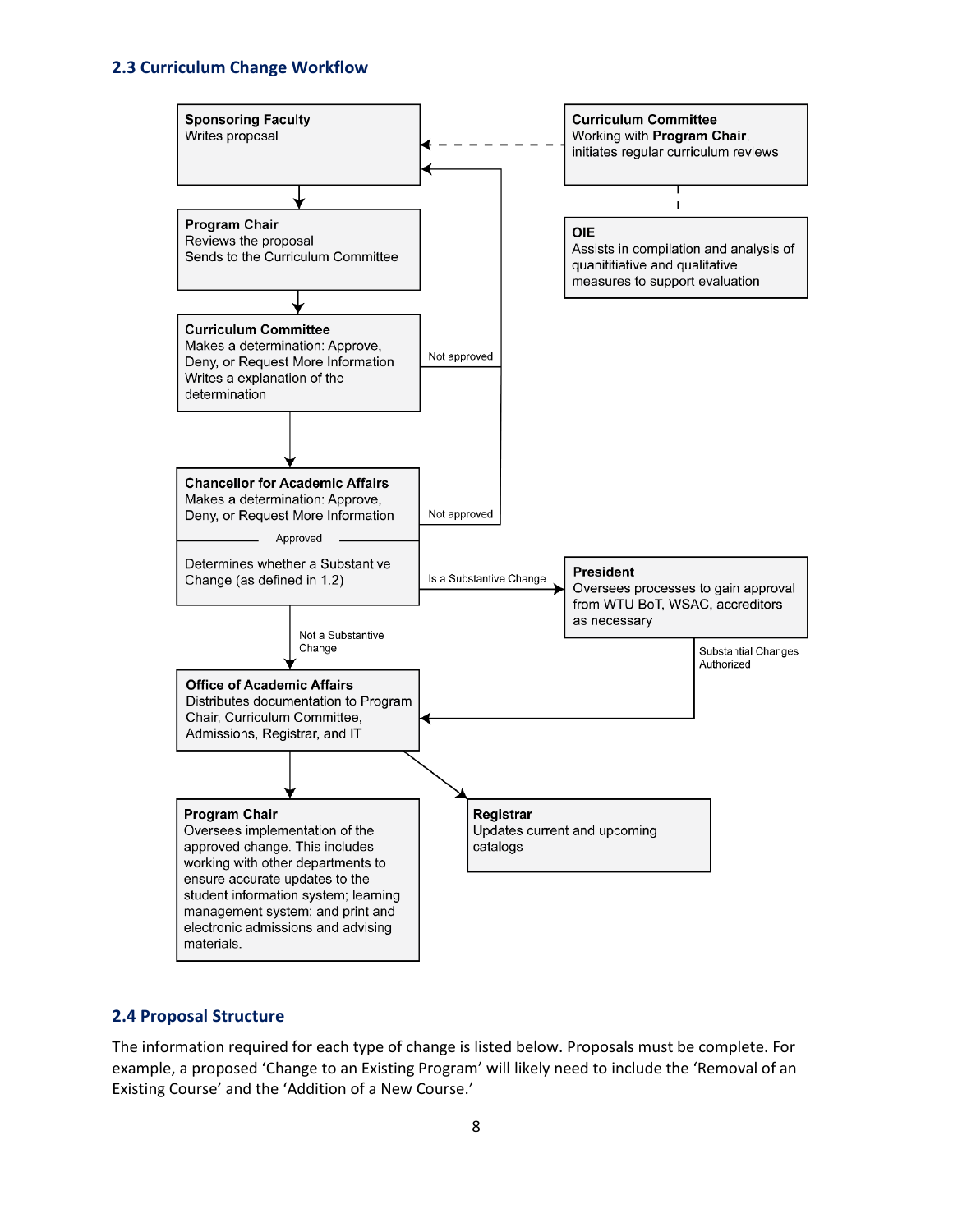WTU currently has one program of 18 core requirement courses so a change to a course is inherently a change to the program and vice versa. The procedure described, however, is designed to support the change process into the future (for example, when a single course might be used across multiple curricula).

#### <span id="page-11-0"></span>2.4.1 Addition of a New Course

Course Title Discipline Course Level (See definitions 1.3. A course number may be proposed.) Number of quarter credits (specify lecture and lab) Hours per Week (specify for lecture, lab, seminar, independent study) Year/Quarter the course will be offered Detailed Rationale for the course including how it applies to the Program/s Course Syllabus (as described in 2.5.1) Formal Catalog Description (including prerequisites/corequisites) Additional staff and/or faculty required Additional space and/or equipment required Additional library resources required (include references to books and periodicals) Names of sponsoring faculty

#### <span id="page-11-1"></span>2.4.2 Removal of an Existing Course

Course Title

Course Number

Year/Quarter the course will be removed

Curricula (programs) in which this course is included

Courses for which this course is currently a prerequisite

Rationale for deleting the course

Names of sponsoring faculty

#### <span id="page-11-2"></span>2.4.3 Change to an Existing Course

#### **See Appendix A: BSIS Course Change Template**

Course Title

Course Number

Curricula (programs) in which this course is included

Courses for which this course is currently a prerequisite

#### Existing Course Information

Current number of quarter credits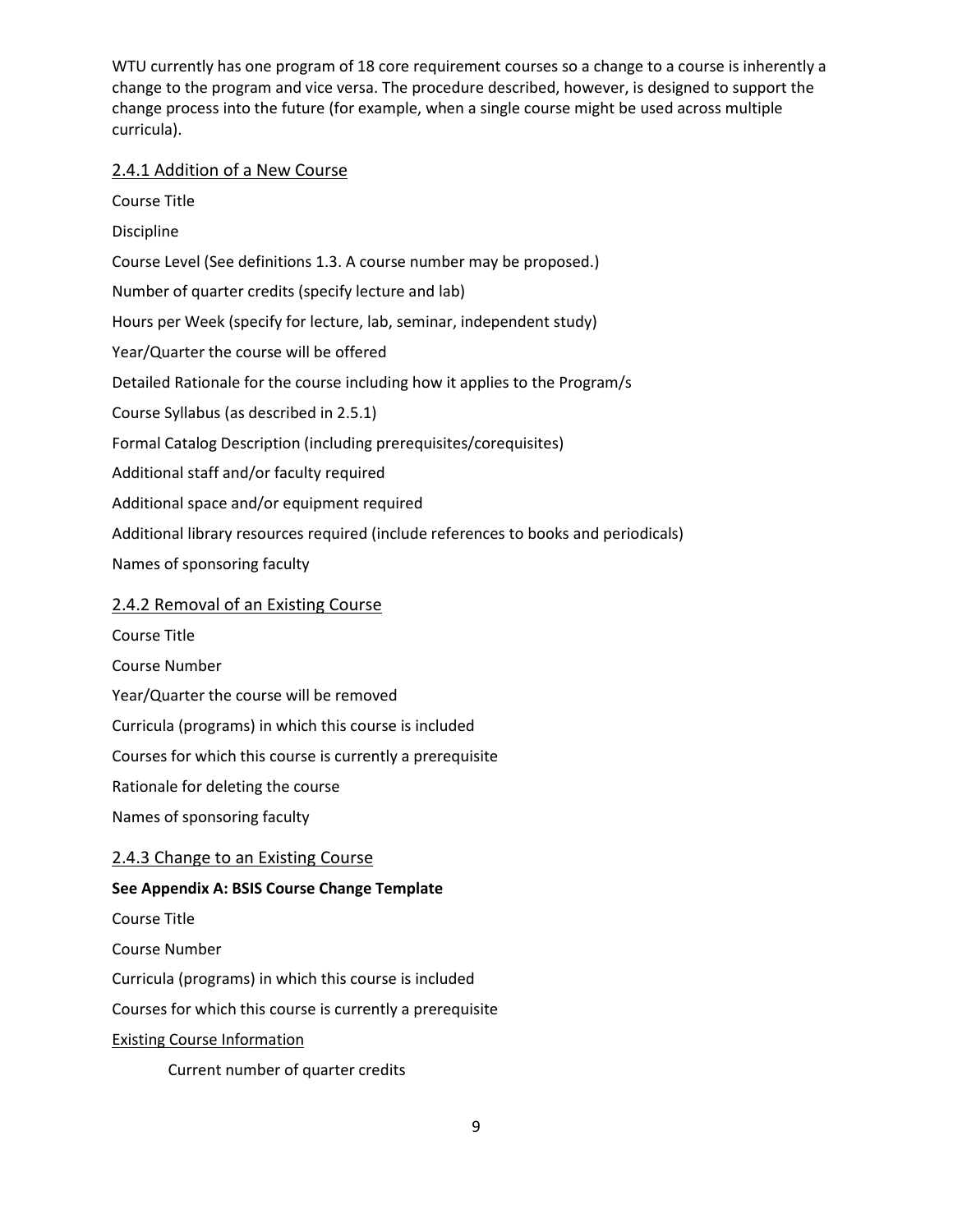Current hours per Week (specify for lecture, lab, seminar, independent study)

Current Formal Catalog Description (including prerequisites/corequisites)

#### Proposed Changes

Rationale for the proposed changes

Proposed number of quarter credits

Proposed hours per Week (specify for lecture, lab, seminar, independent study)

Proposed Formal Catalog Description (including prerequisites/corequisites)

New and Old Course Learning Outcomes

New and Old Topics and Module Learning Outcome

Year/Quarter the change will take effect

Names of sponsoring faculty

#### <span id="page-12-0"></span>2.4.4 Addition of a New Program

The addition of a new program requires approval of the WTU Board of Trustees. The Board of Trustees is responsible for the University Strategic Plan which identifies overarching priorities for the University as it strives to achieve its mission. New programs, particularly those that would fall outside of the School of Computer and Information Science, are significant strategic decisions that require thorough market analysis and feasibility studies. We expect that the addition of schools and programs at WTU will in most cases be instigated by WTU's strategic planning processes.

Name of Program (Name of Degree)

Discipline

CIP Code (Classification of Instructional Programs)

Delivery Mode - Hybrid (50% to 99% delivered online) or Online (100% delivered online)

Additional staff and/or faculty required

Additional space and/or equipment required

Rationale

Describe the program concept

Purpose

Program Objectives

Admission Requirements

Learning Outcomes (include mapping to Institutional Learning Outcomes, see 3.2)

Describe how it furthers the mission and strategic goals of WTU

List Courses in the Proposed Program (include Course Number, Title, and Credit Hours)

Names of sponsoring faculty

#### <span id="page-12-1"></span>2.4.5 Discontinuance of an Existing Program

The removal of a program requires approval of the WTU Board of Trustees. Like program addition, this is considered a significant change as it relates to the University's strategic planning, and it constitutes a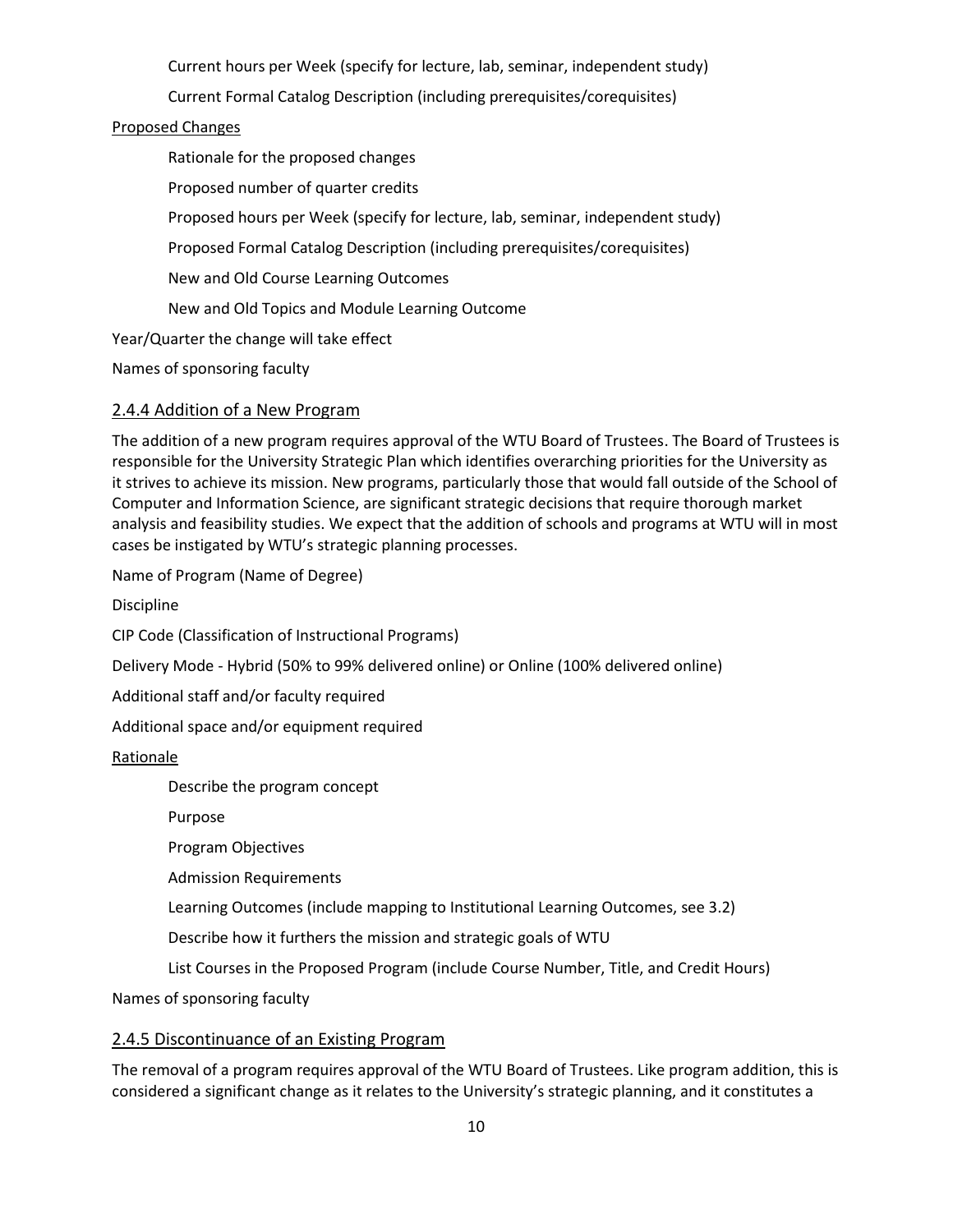substantive change in the eyes of authorizing and accrediting bodies. The removal of any program requires a teach-out plan that must be approved prior to the time students will no longer be accepted into the program. We expect that the removal of programs at WTU will in most cases be instigated by WTU's strategic planning processes.

Name of Program (Name of Degree)

Discipline

CIP Code (Classification of Instructional Programs)

List the courses to be removed (include Course Number, Title, and Credit Hours)

Rationale for closing the Program (enrollment demand, job placement opportunities, etc.)

Describe how affected students will be helped to complete the program (including teach out agreements)

Names of sponsoring faculty

#### <span id="page-13-0"></span>2.4.6 Change to an Existing Program

Existing Program Title

Proposed Program Title

Discipline

Year/Quarter the change will take place

Courses in the Current Program (include Course Number, Title, and Credit Hours)

Courses in the Proposed Program (include Course Number, Title, and Credit Hours)

Detailed Rationale for the change to the Program

Names of sponsoring faculty

#### <span id="page-13-1"></span>**2.5 Guidance for Proposal Writing**

#### <span id="page-13-2"></span>2.5.1 Standard Syllabus Structure and Format

WTU's current standard syllabus is structured as follows:

Course Title:

Course Number:

Course Quarter Credits:

Course Catalog Description:

Required Resources (Materials including Textbooks):

Course Outcomes

Course Keywords

Assignment/Grading Summary

Commencing 2022, the following will be standard inclusions:

Summary of Course Content (Major Topics of Study and Module Learning Outcomes)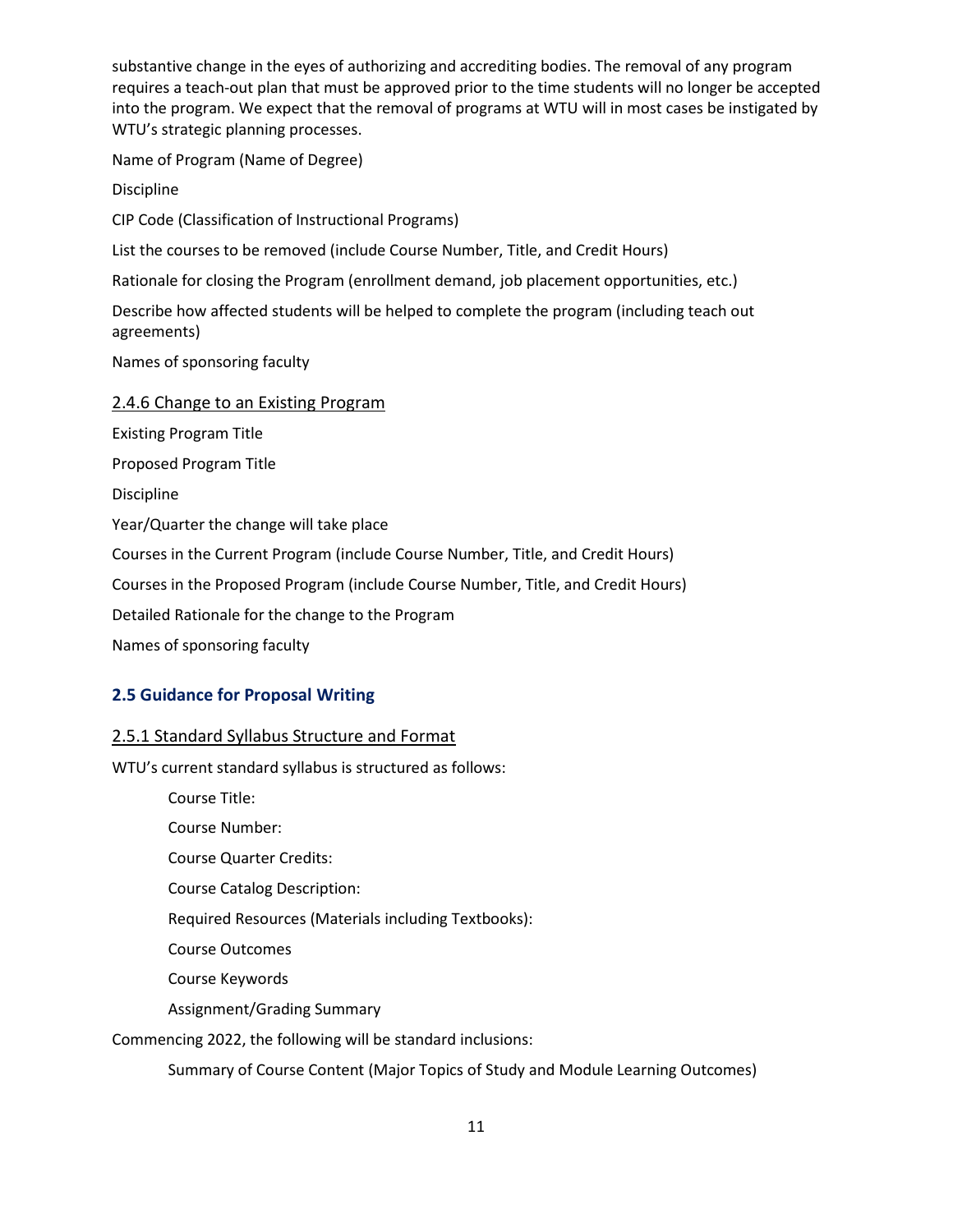Methods of Instruction

Come to Class Prepared

Code of Conduct

On publishing an instance of the course to the learning management system, instructors are required to add the following information to the syllabus:

Academic Year: Instructor Name: Office Hours: Office Telephone: Instructor Email:

#### <span id="page-14-0"></span>2.5.2 SmartCatalog Curriculum Management System

As of the writing of this manual, WTU is transitioning to use the SmartCatalog Curriculum Management System to handle the curriculum change workflow. The SmartCatalog system provides the following standard form: New Course, Change Course, Delete Course, New Program, Change Program, Delete Program. Forms submitted by sponsoring faculty are processed through the WTU Curriculum Change Workflow (described in 2.3).

All curriculum changes will be required to be submitted using the SmartCatalog system commencing January 2022.

# <span id="page-14-1"></span>**3. Policies**

#### <span id="page-14-2"></span>**3.1 WTU Philosophy of General Education**

Washington Technology University supports the general education of all students by offering courses that provide students with knowledge and skills that help them attain their full potential as informed individuals and responsible members of society. While promoting confidence and the integrity necessary to succeed in diverse careers and communities, the University is a student-centered learning environment providing a comprehensive education with emphasis on career and applied knowledge. To that end, the University's policy mandates that general education courses should facilitate each student's ability to communicate, express ideas and opinions with clarity and proficiency, analyze information, draw logical conclusions, use technology appropriately, and recognize the value of responsible citizenship and cultural and intellectual diversity.

#### <span id="page-14-3"></span>**3.2 WTU's Learning Outcomes Model**

We define learning outcomes at four levels. Institutional Outcomes are what the student should be able to do upon graduation. Program Outcomes are what the student should be able to do upon completion of a program. Course Outcomes are what the student should be able to do upon completion of a course. Learning Activity Outcomes are what the student should be able to do upon completion of a planned instructional activity such as a lecture, lesson, exercise, seminar, or lab.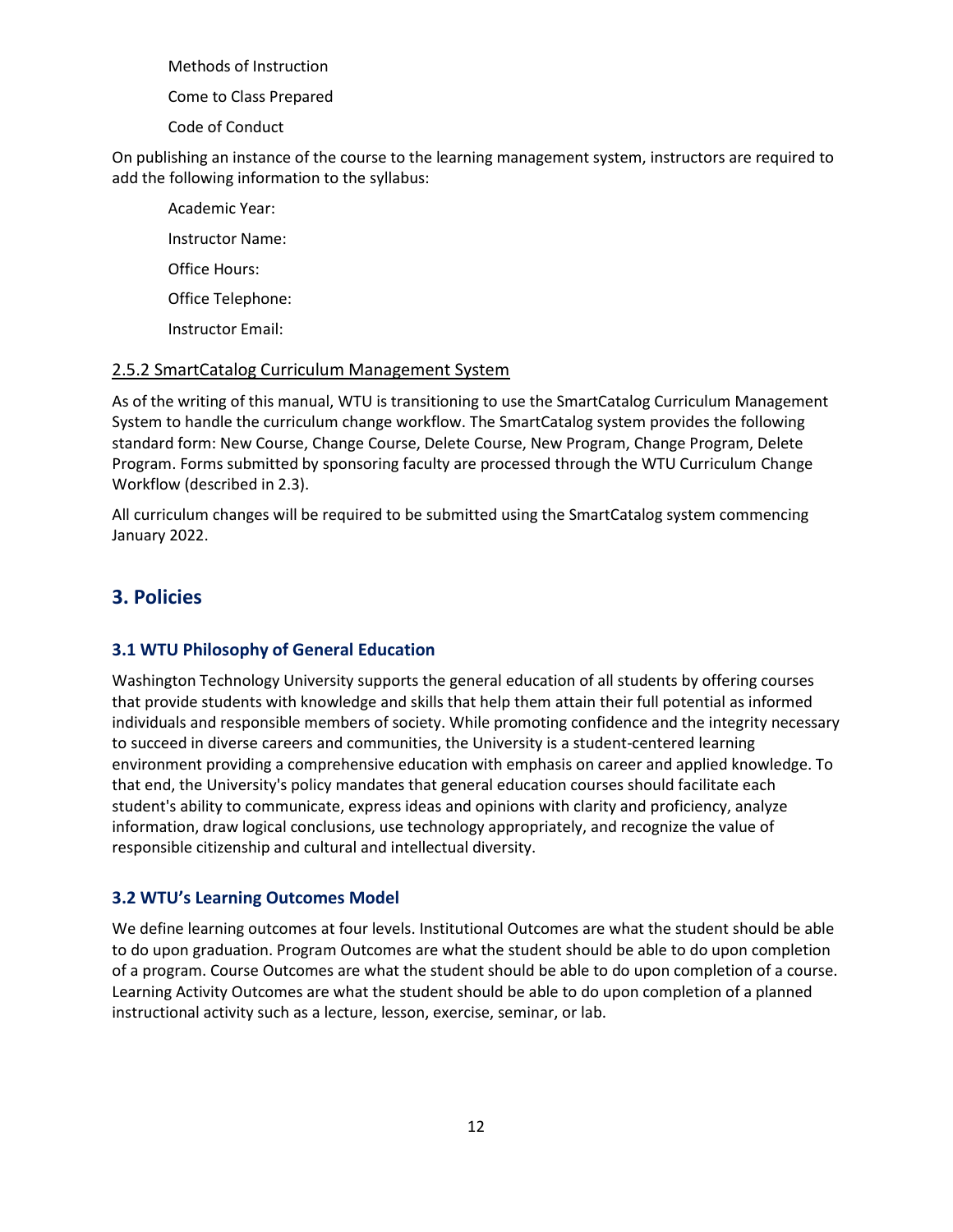

#### <span id="page-15-0"></span>**3.3 Institutional Learning Outcomes (ILOs)**

All WTU graduates are expected to demonstrate five essential Institutional Learning Outcomes. Throughout their degree program of study, students will be assessed and reviewed and upon completion of their degree programs, graduates should be able to:

|             | Express ideas effectively, ethically, and responsibly through written and oral communication                   |
|-------------|----------------------------------------------------------------------------------------------------------------|
| <b>1.WC</b> | <b>Written Communication</b>                                                                                   |
| 1.WC.1      | Assemble, assess, incorporate, and present written knowledge and information<br>both critically and creatively |
| 1.WC.2      | Understand many of the economic, legal, and social issues surrounding the use of<br>information                |
| 1.WC.3      | Compose documents that are logically organized and developed with reason and<br>evidence                       |
| 1.WC.4      | Think critically and write purposefully and capably for academic and, in some cases,<br>professional audiences |
| 1.WC.5      | Compose documents that display appropriate format, structure, and stylistic choices                            |
| 1.WC.6      | Compose documents that employ appropriate syntax, grammar, punctuation, and<br>spelling                        |
| 1. OC       | <b>Oral Communication</b>                                                                                      |
| 1.0C.1      | Apply discipline-specific and/or professional techniques to communicate in assigned<br>task                    |
| 1.OC.2      | Present a well formulated concept/argument before an audience                                                  |
| 1.OC.3      | Speak in a clear and concise manner                                                                            |
|             | 13                                                                                                             |
|             |                                                                                                                |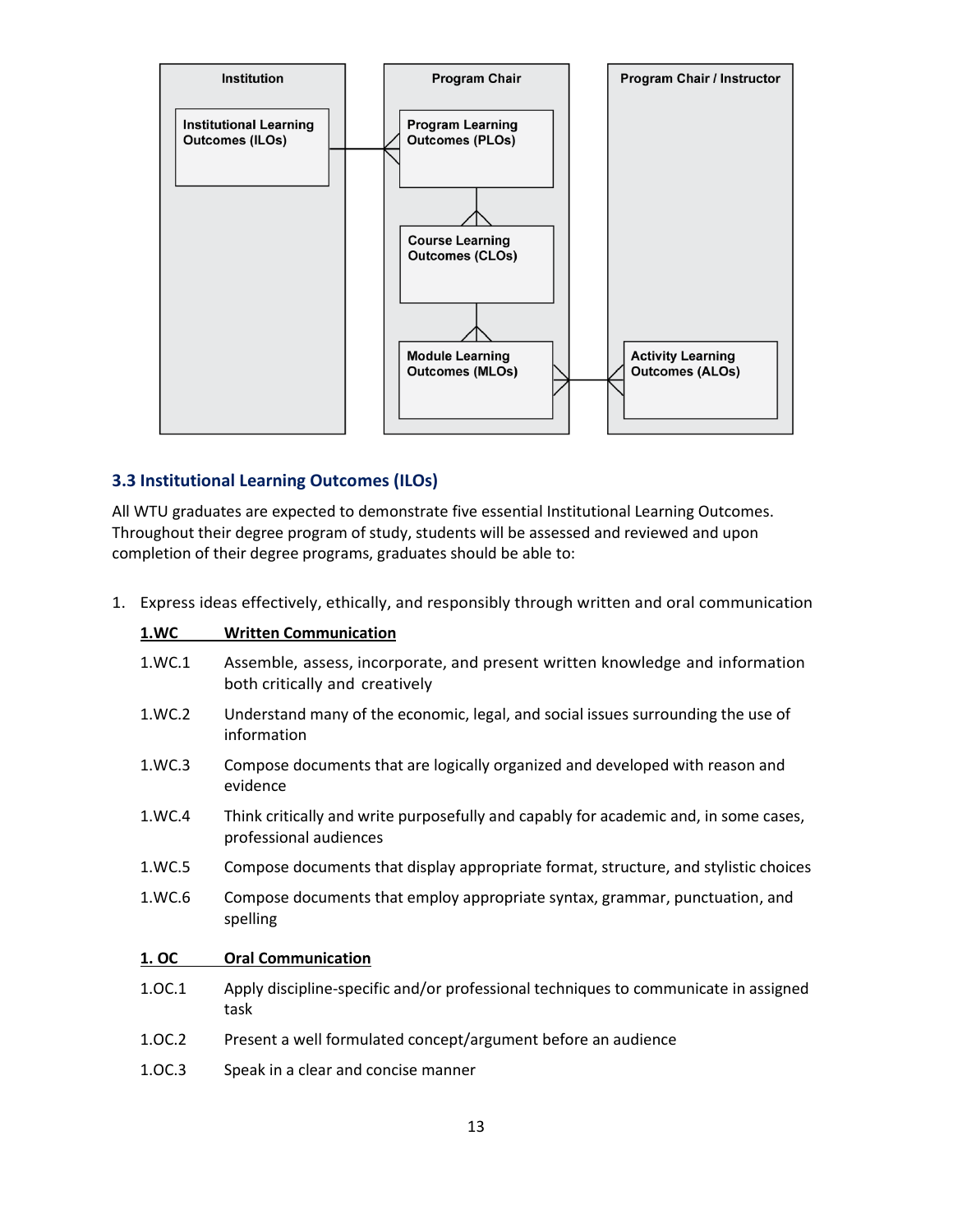- 1.OC.4 Understand the use of both verbal and non-verbal communication
- 1.OC.5 Implement the skills of listening through active participation
- 1.OC.6 Converse in a polite and appropriate manner and respond to the needs of diverse audiences and contexts
- 2. Utilize critical thinking and problem-solving skills

| 2.MC   | <b>Mathematical Computation</b>                                                                                                                   |
|--------|---------------------------------------------------------------------------------------------------------------------------------------------------|
| 2.MC.1 | Use mathematical reasoning and problem solving to draw logical conclusions                                                                        |
| 2.MC.2 | Demonstrate an awareness of mathematical principles and practices and their impact<br>on social policy                                            |
| 2.MC.3 | Research, retrieve, and use presented data to solve problems and draw conclusions                                                                 |
| 2.MC.4 | Accesses needed information effectively and efficiently                                                                                           |
| 2.MC.5 | Demonstrate an appreciation of how the same data, in multiple formats, can convey<br>multiple meanings                                            |
| 2.MC.6 | Apply basic algebraic and mathematical computation and analysis                                                                                   |
| 2.CT   | <b>Critical Thinking</b>                                                                                                                          |
| 2.CT.1 | Identify and explain relationships; draw and justify reasonable inferences and<br>conclusions; demonstrate evidence of insight through reflection |
| 2.CT.2 | Locate, consider, and question information from a variety of sources                                                                              |
| 2.CT.3 | Determine the extent and nature of information needed                                                                                             |
| 2.CT.4 | Use information effectively to accomplish a specific purpose                                                                                      |
| 2.CT.5 | Demonstrate independent thinking in articulating and solving problems                                                                             |
| 2.CT.6 | Identify a problem and devise and implement a plan of action                                                                                      |
| 2.CT.7 | Consider usual and unusual tactics or strategies for problem solving                                                                              |
| 2.CT.8 | Develop solutions with an appreciation for the probability of success                                                                             |
| 2.CT.9 | Demonstrate an appreciation for new ideas and how they might influence oneself and<br>others                                                      |

3. Demonstrate the ability for scientific and quantitative reasoning

| 3.QR<br><b>Quantitative Reasoning</b> |
|---------------------------------------|
|---------------------------------------|

- 3.WR.1 Use basic scientific information as the foundation for the analysis of evidence and the methodology of scientific inquiry
- 3.WR.2 Apply scientific and technical modes of inquiry, individually and collaboratively" to critically evaluate existing or alternative explanations, solve problems and make evidence-based decisions in an ethical manner
- 3.WR.3 Assess the strengths and weaknesses of scientific studies and critically examine the influence of scientific and technical knowledge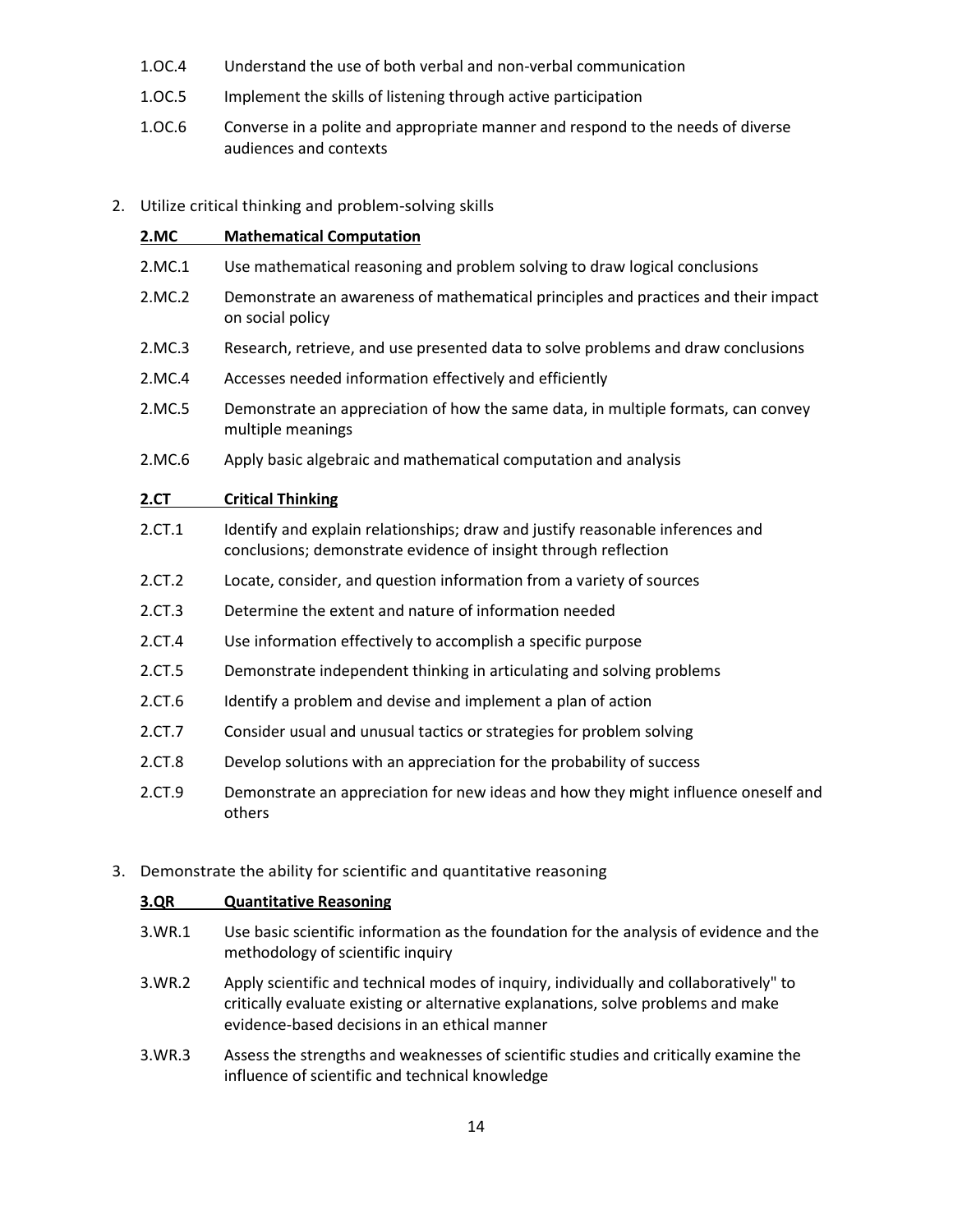- 3.WR.4 Gather, comprehend, and communicate scientific and technical information to explore ideas, models and solutions and generate further questions
- 3.WR.5 Analyze critically science-based issues in contemporary society (scientific literacy)
- 4. Articulate a basic understanding of the inter-relationship of technology to problem-solving, communication, and society

#### **4.CL Computer Literacy**

- 4.CL.1 Utilize technology to find, retrieve, and evaluate information
- 4.CL.2 Implement problem-solving techniques and technology tools to collect, organize, analyze, and synthesize information from a variety of sources, including the Internet
- 4.CL.3 Employ technology to communicate knowledge and ideas through media for various purposes and audiences
- 4.CL.4 Utilize software to solve problems and/or case analysis
- 4.CL.5 Utilize, manage, and adapt to changing technology in a learning environment, the workplace, and daily life
- 4.CL.6 Utilize technology responsibly and demonstrate a recognition of and respect for the implications of its societal and environmental use
- 5. Summarize and apply the socio-economic, political, and cultural frameworks of societies within the global context

| 5.CC   | <b>Cultural Competence</b>                                                  |
|--------|-----------------------------------------------------------------------------|
| 5.CC.1 | Recognize the values, behaviors, and viewpoints of diverse populations      |
| 5.CC.2 | Demonstrate awareness of the negative effects of stereotyping and prejudice |
| 5.CC.3 | Demonstrate an awareness of historic and global perspective                 |
| 5.CC.4 | Show respect for the diversity and ideas of others                          |
| 5.CC.5 | Demonstrate responsible citizenship                                         |

#### <span id="page-17-0"></span>**3.4 Program Learning Outcomes (PLOs)**

To determine program outcomes, we ask "What do our students need to learn to become professionals in the field? What theories, concepts and techniques should they be able to apply upon program completion?" These 'goals or guidelines of the profession' alongside the ILOs inform the development of the PLOs.

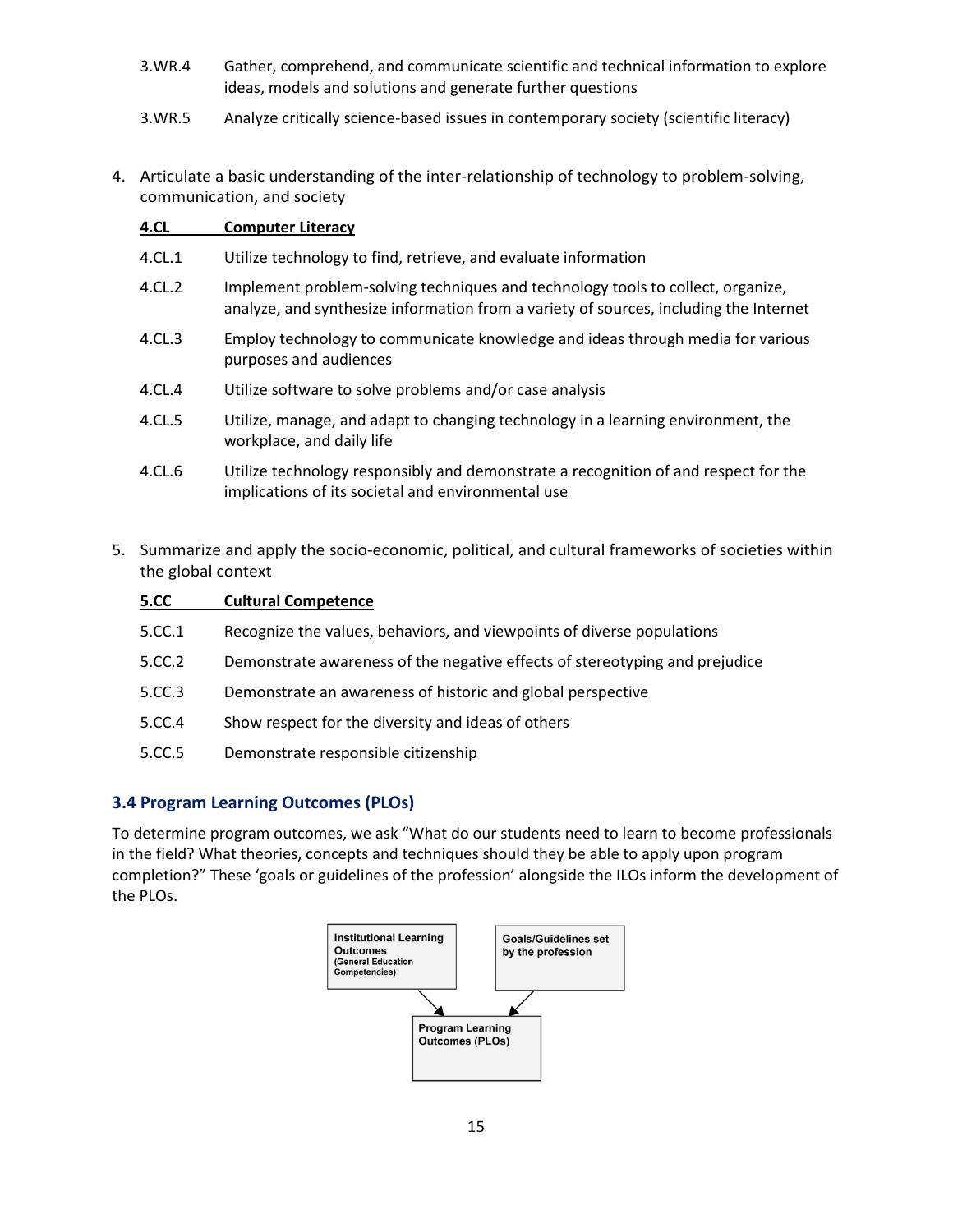To ensure programs meet WTU's institutional learning outcomes, Program Learning Outcomes are mapped to the 'top level' ILOs. For example, BSIS PLO 8 "Understand professional, ethical, legal, security, social issues, and responsibilities" may be mapped to ILO 4 "Articulate a basic understanding of the inter-relationship between technology, and problem-solving, communication, and society." In this case, the instructional designer is indicating that the student will have the opportunity to demonstrate evidence that they have achieved PLO 8, and in doing so, that will contribute evidence toward the achievement of ILO 4.

#### <span id="page-18-0"></span>**3.5 Course Learning Outcomes (CLOs)**

To be able to determine that a curriculum – a set of courses – meets a program's outcome requirements, Course Learning Outcomes are mapped to Program Learning Outcomes.

#### <span id="page-18-1"></span>**3.5 Writing Learning Outcomes**

#### <span id="page-18-2"></span>3.5.1 Writing Measurable Outcomes

Effective learning outcomes are specific about the knowledge, skills, and abilities students will obtain as well as the specific conditions and standards of performance by which students will be measured. Learning outcomes should be written in terms of an observable, behavioral outcome, i.e., a description of what the student will be able to do. When writing the outcome in performance terminology, use a clear, targeted verb that provides directions about the expectations of student performance at the completion of instructional activities. Choose a verb that is focused and targets a level of performance appropriate for the course. Concrete verbs such as "define," "argue," or "create" are more helpful for assessment than vague verbs such as "know," "understand," or passive verbs such as "be exposed to."

Each learning outcome must be **measurable** and **attainable** in the modality (distance education or inperson) through which the learning will be offered and should include the criteria for evaluating student performance. Effective learning outcomes indicate a degree of accuracy, a quantity of correct responses or some other type of measurable information.

Bloom's Taxonomy is a well-known description of levels of educational objectives. It may be useful to consider this taxonomy when defining your learning outcomes.

Most courses in higher education focus on the cognitive domain, thus it is important to examine various levels of cognitive understanding. The cognitive domain is broken-down into six categories:

| $\mathbf{1}$ | Knowledge     | to know specific facts, terms, concepts, principles, or theories                                                                |
|--------------|---------------|---------------------------------------------------------------------------------------------------------------------------------|
| 2            | Comprehension | to understand, interpret, compare, and contrast, explain                                                                        |
| 3            | Application   | to apply knowledge to new situations, to solve problems                                                                         |
| 4            | Analysis      | to identify the organizational structure of something; to identify parts,<br>relationships, and organizing principles           |
| 5            | Synthesis     | to create something, to integrate ideas into a solution, to propose an action<br>plan, to formulate a new classification scheme |
| 6            | Evaluation    | to judge the quality of something based on its adequacy, value, logic, or use                                                   |
|              |               |                                                                                                                                 |

Some examples of action words frequently used in learning outcomes are included in the table below based on Bloom's levels of cognitive behaviors.

| Knowledge | Comprehension | Application | <b>Analysis</b> | <b>Synthesis</b> | Evaluation |
|-----------|---------------|-------------|-----------------|------------------|------------|
|           |               |             |                 |                  |            |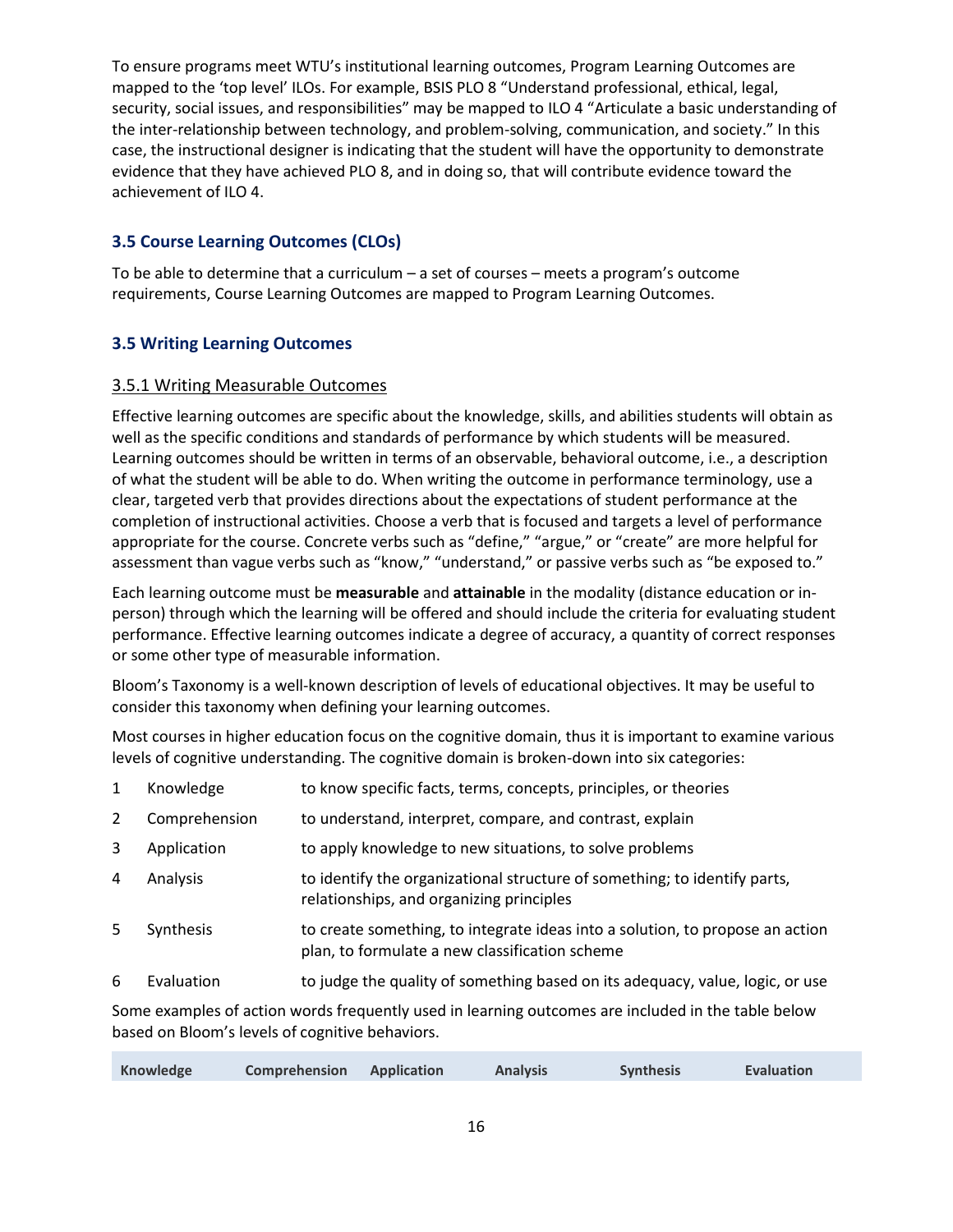| define    | classify   | apply         | analyze       | arrange   | appraise |
|-----------|------------|---------------|---------------|-----------|----------|
| identify  | describe   | compute       | appraise      | assemble  | assess   |
| indicate  | discuss    | construct     | calculate     | collect   | choose   |
| know      | explain    | demonstrate   | categorize    | compose   | compare  |
| label     | express    | dramatize     | compare       | construct | contrast |
| list      | identify   | employ        | contrast      | create    | decide   |
| memorize  | locate     | give examples | criticize     | design    | estimate |
| name      | paraphrase | illustrate    | debate        | formulate | evaluate |
| recall    | recognize  | interpret     | determine     | manage    | grade    |
| record    | report     | investigate   | diagram       | organize  | judge    |
| relate    | restate    | operate       | differentiate | perform   | measure  |
| repeat    | review     | organize      | distinguish   | plan      | rate     |
| select    | suggest    | practice      | examine       | prepare   | revise   |
| underline | summarize  | predict       | experiment    | produce   | score    |
|           | tell       | schedule      | inspect       | propose   | select   |
|           | translate  | shop          | inventory     | set-up    | value    |
|           |            | sketch        | question      |           |          |
|           |            | translate     | relate        |           |          |
|           |            | use           | solve         |           |          |

#### <span id="page-19-0"></span>3.5.2 Writing Outcomes Appropriate to the Degree Level

Learning outcomes must be appropriate to the degree level for which they are written. While WTU currently offers only one undergraduate level program, we must still be able to articulate how expectations for that program differ from programs we may one day offer at higher or lower levels.

The Office of Assessment at the University of Missouri provide the following points to guide the formulation of degree-level-appropriate outcomes:

The learning outcomes for **undergraduate programs** require a relatively lower order of abstract thought or skills than higher degree levels. For example, undergraduate students may engage in research, but the scope of the project is limited and there may not be the expectation that the research will contribute to the existing body of knowledge. As examples, undergraduate student outcomes may require students:

- to describe facts, trends, sequences, categories, or principles;
- to compare or distinguish between theories;
- to state a problem in their own words;
- to present information in a variety of formats; or
- to apply previous knowledge to new situations.

Learning outcomes for **graduate or professional** courses and programs generally require a high level of abstract thought (e.g., synthesis, analysis, creation). As examples, graduate learning outcomes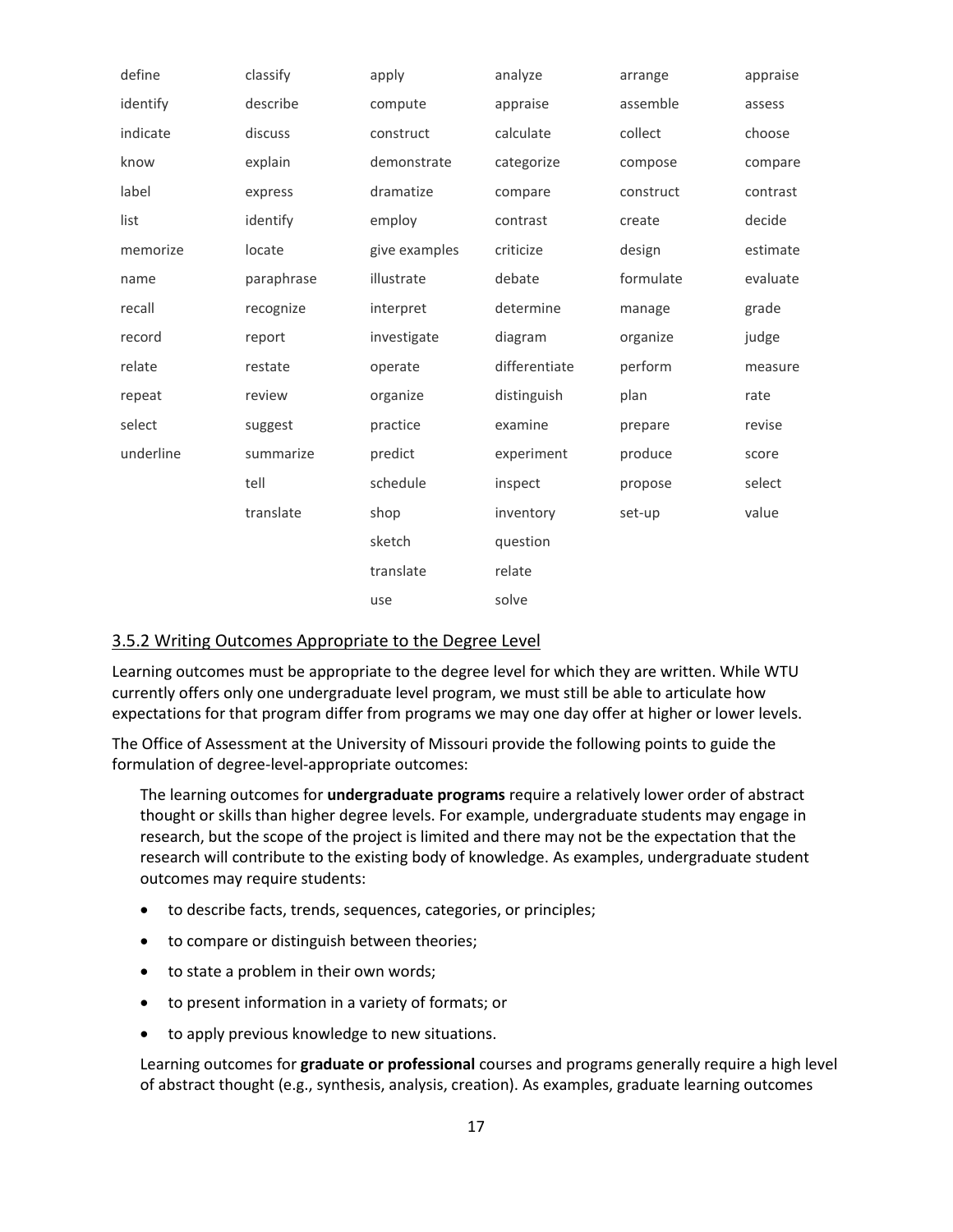may require students:

- to write appropriately to the methodology of the field of study;
- to synthesize critical, theoretical, historical, and/or individual ideas;
- to apply prior knowledge and skills to develop new knowledge, original work, or creative expression;
- to contribute an original piece of research or scholarship that adds to the existing knowledge in the field;
- to apply professional values;
- to sustain learning and its application and expression;
- to solve problems related to the field of study;
- to use appropriate technologies to communicate, collaborate, conduct research, and/or solve problems; or
- to conduct reasoned arguments.

# <span id="page-20-0"></span>**4. Instructional Design**

#### <span id="page-20-1"></span>**4.1 Distance Education Instructional Design Principles**

WTU believes that the basis of effective teaching in any modality – online or in person – is strong content, pedagogy, and assessment. While online instruction precludes some traditional forms of inperson contact, it creates opportunities for others. By thoughtfully applying online technologies, we can encourage interaction with and among students, and deliver conditions that facilitate learning.

Instructors at WTU are expected to develop their teaching practices based on a comprehensive foundation knowledge of distance education. Instructors are asked to review 'Theoretical Frameworks in Distance Education' By: Li Cheng, Ryan Rushing, Zhen Xu and Nihan A. Dogan [\(http://www.aritzhaupt.com/distance\\_education/theoretical-frameworks/\)](http://www.aritzhaupt.com/distance_education/theoretical-frameworks/). This work provides a primer in philosophical, psychological foundations, and theoretical foundations as well as common distance education theories.

Practical instructional design guidance is based on our adoption of principles identified by Cickering and Gamson (Chickering, A. W., & Gamson, Z. (1987). Seven principles for good practice in undergraduate education. American Association for Higher Education Bulletin, 40(7), 3–7.) The table below is an adaptation and extension of work published by the University of North Texas Health Science Center at Fort Worth [\(https://www.unthsc.edu/center-for-innovative-learning/teaching-online-seven-principles](https://www.unthsc.edu/center-for-innovative-learning/teaching-online-seven-principles-good-practice/)[good-practice/\)](https://www.unthsc.edu/center-for-innovative-learning/teaching-online-seven-principles-good-practice/) and the University of Michigan Center for Research on Learning and Teaching [\(https://crlt.umich.edu/gsis/p4\\_6\)](https://crlt.umich.edu/gsis/p4_6). It aligns the seven principles with suggested practices, including implementation in WTU's online environments.

| 1. Engage in Frequent and Meaningful Student - Instructor Interaction |                                 |                                   |  |
|-----------------------------------------------------------------------|---------------------------------|-----------------------------------|--|
| Research tells us                                                     | Implementation                  | <b>Online Practices and Tools</b> |  |
| Frequent student -                                                    | Share past experiences, values, | • https://www.meetup.com/         |  |
| instructor contact in and                                             | and attitudes                   | provides access to numerous       |  |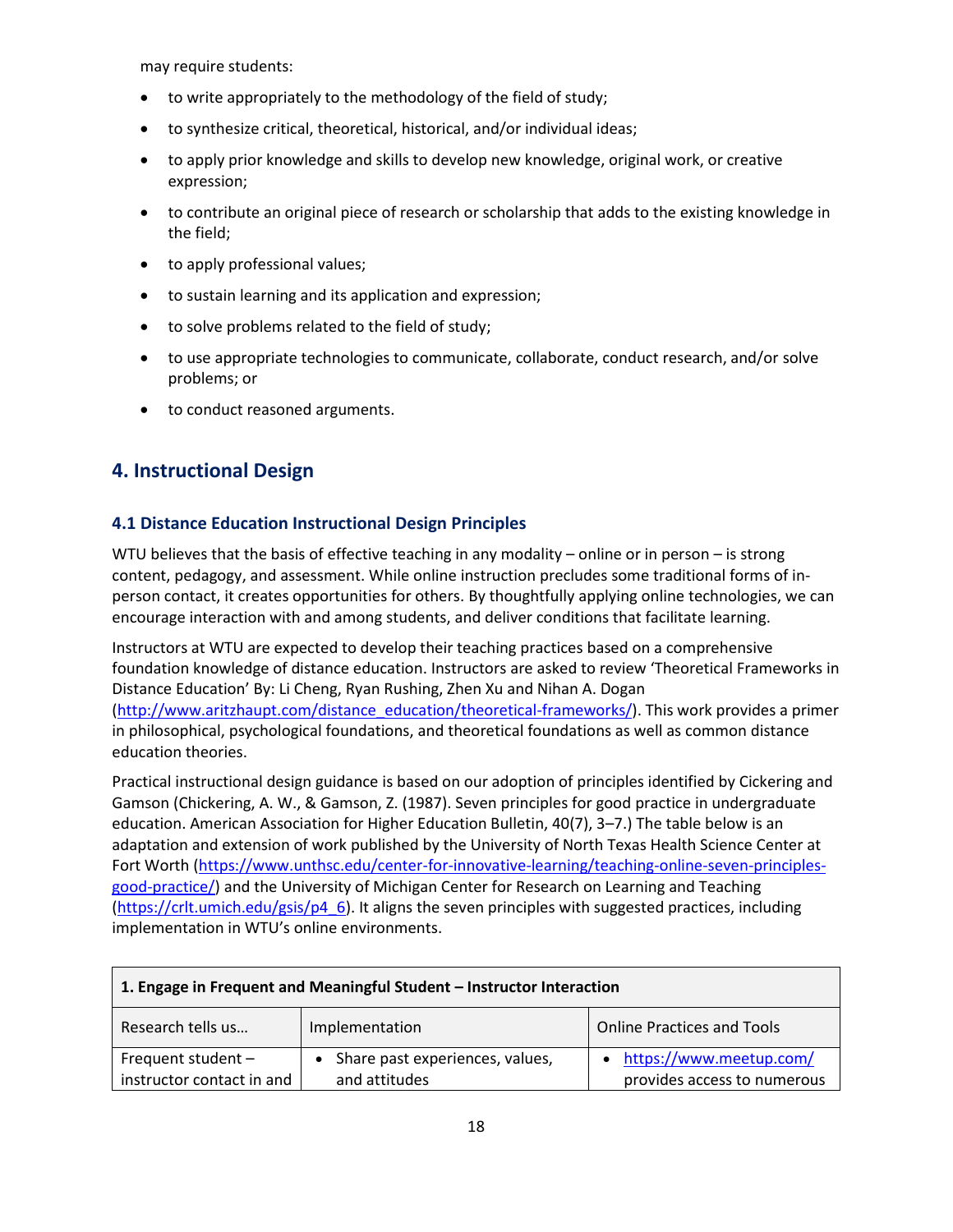| out of classes is an                                                                                                                                                                                                                                                                          | Get to know your students by<br>$\bullet$                                                                                                                                                                                                                                                                                                                                              | professional meetings and                            |
|-----------------------------------------------------------------------------------------------------------------------------------------------------------------------------------------------------------------------------------------------------------------------------------------------|----------------------------------------------------------------------------------------------------------------------------------------------------------------------------------------------------------------------------------------------------------------------------------------------------------------------------------------------------------------------------------------|------------------------------------------------------|
| important factor in                                                                                                                                                                                                                                                                           | name                                                                                                                                                                                                                                                                                                                                                                                   | events                                               |
| student motivation and<br>involvement. Instructor<br>concern helps students<br>get through rough times<br>and keep on working.<br>Knowing a few<br>instructors well<br>enhances students'<br>intellectual commitment<br>and encourages them to<br>think about their own<br>values and future. | • Treat students as human beings<br>with full real lives; ask how they<br>are doing<br>• Hold "out of class" review sessions<br>Use email regularly to encourage<br>$\bullet$<br>and inform<br>Hold regular "hours" where<br>students can drop in for informal<br>visits<br>Encourage students to attend<br>$\bullet$<br>professional meetings or other<br>online events in your field | Microsoft Teams supports a<br>range of meeting types |
|                                                                                                                                                                                                                                                                                               |                                                                                                                                                                                                                                                                                                                                                                                        |                                                      |

| 2. Develop Reciprocity and Cooperation Among Students                                                                                                                                                                                                                                                                                                                               |                                                                                                                                                                                                                                                                                                                                                                                                                                                                                                                                                                                                                                                                        |                                                                                                                                                                                                                                                                                                                                                                                                                                                                                                                                                                                                                  |
|-------------------------------------------------------------------------------------------------------------------------------------------------------------------------------------------------------------------------------------------------------------------------------------------------------------------------------------------------------------------------------------|------------------------------------------------------------------------------------------------------------------------------------------------------------------------------------------------------------------------------------------------------------------------------------------------------------------------------------------------------------------------------------------------------------------------------------------------------------------------------------------------------------------------------------------------------------------------------------------------------------------------------------------------------------------------|------------------------------------------------------------------------------------------------------------------------------------------------------------------------------------------------------------------------------------------------------------------------------------------------------------------------------------------------------------------------------------------------------------------------------------------------------------------------------------------------------------------------------------------------------------------------------------------------------------------|
| Research tells us                                                                                                                                                                                                                                                                                                                                                                   | Implementation                                                                                                                                                                                                                                                                                                                                                                                                                                                                                                                                                                                                                                                         | <b>Online Practices and Tools</b>                                                                                                                                                                                                                                                                                                                                                                                                                                                                                                                                                                                |
| Learning is enhanced<br>when it is more like a<br>team effort than a solo<br>race. Good learning, like<br>good work, is<br>collaborative and social,<br>not competitive and<br>isolated. Working with<br>others often increases<br>involvement in learning.<br>Sharing one's own ideas<br>and responding to<br>others' reactions<br>improves thinking and<br>deepens understanding. | • Ask students to share information<br>about each other's backgrounds<br>and academic interests<br>Encourage students to prepare<br>together for classes or exams<br>Create study groups within your<br>$\bullet$<br>course<br>Ask students to give constructive<br>feedback on each other's work<br>and to explain difficult ideas to<br>each other<br>Use small group discussions,<br>collaborative projects in and out of<br>class, group presentations, and<br>case study analysis<br>Ask students to discuss key<br>concepts with other students<br>whose backgrounds and<br>viewpoints are different from their<br>own<br>Encourage students to work<br>together | Use Microsoft Teams to host<br>$\bullet$<br>student presentations<br>Moodle Workshop activity -<br>$\bullet$<br>peer assessment activity<br>Use Moodle Q&A forum - to<br>$\bullet$<br>have students respond to an<br>anonymous piece of student<br>work<br>Moodle <b>Wiki</b> – allows<br>$\bullet$<br>students to collaborate to<br>create some of the course<br>content themselves<br>Moodle Database activity -<br>$\bullet$<br>students build, display, and<br>search a bank of records<br>together<br>Moodle or Teams Chat<br>$\bullet$<br>activity - written<br>(reviewable) conversations in<br>real time |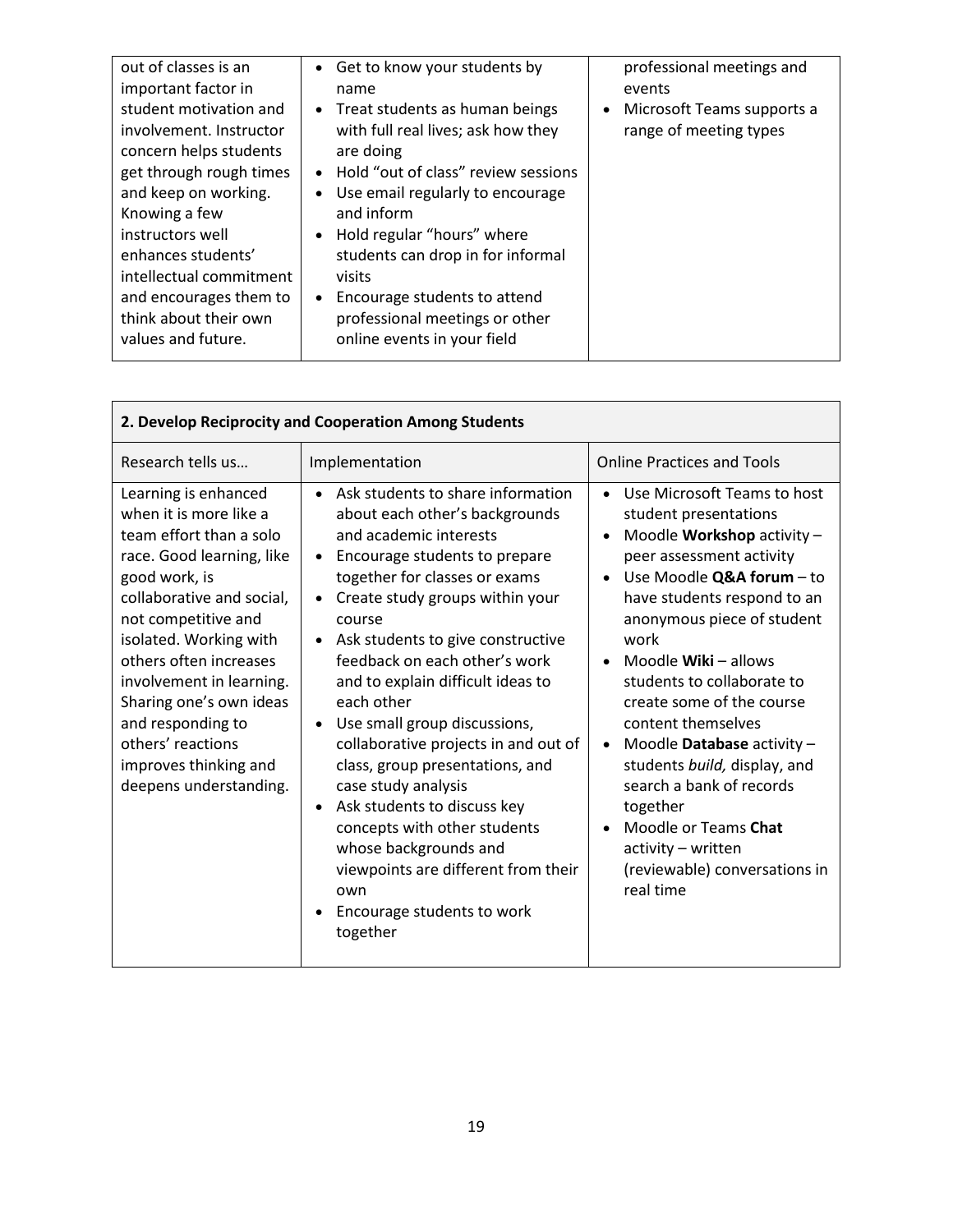| 3. Encourage Active Learning                                                                                                                                                                                                                                                                                                                                                                     |                                                                                                                                                                                                                                                                                                                                                                                                                                                                                                                                                                                                    |                                                                                                                                                                                                                                                                                                                                                                                                                                                                                |
|--------------------------------------------------------------------------------------------------------------------------------------------------------------------------------------------------------------------------------------------------------------------------------------------------------------------------------------------------------------------------------------------------|----------------------------------------------------------------------------------------------------------------------------------------------------------------------------------------------------------------------------------------------------------------------------------------------------------------------------------------------------------------------------------------------------------------------------------------------------------------------------------------------------------------------------------------------------------------------------------------------------|--------------------------------------------------------------------------------------------------------------------------------------------------------------------------------------------------------------------------------------------------------------------------------------------------------------------------------------------------------------------------------------------------------------------------------------------------------------------------------|
| Research tells us                                                                                                                                                                                                                                                                                                                                                                                | Implementation                                                                                                                                                                                                                                                                                                                                                                                                                                                                                                                                                                                     | <b>Online Practices and Tools</b>                                                                                                                                                                                                                                                                                                                                                                                                                                              |
| Learning is not a<br>spectator sport.<br>Students do not learn<br>much just sitting in<br>classes listening to<br>instructors, memorizing<br>assignments, and<br>spitting out answers.<br>They must talk about<br>what they are learning,<br>write about it, relate it<br>to past experiences, and<br>apply it to their daily<br>lives. They must make<br>what they learn part of<br>themselves. | • Ask students to present their work<br>to the class<br>Give students concrete, real life<br>situations to analyze<br>Ask students to summarize<br>similarities and differences among<br>research findings, artistic works, or<br>laboratory results.<br>Model asking questions, listening<br>behaviors, and feedback<br>Encourage use of professional<br>$\bullet$<br>journals<br>Use technology to encourage<br>$\bullet$<br>active learning<br>Encourage use of internships,<br>$\bullet$<br>study abroad, service learning and<br>clinical opportunities<br>Use class time to work on projects | Microsoft Teams - and Moodle -<br>allow for:<br>Audience polling (Moodle<br><b>Choice activity)</b><br>Live, text-based, reviewable<br><b>Chat - Moodle and Teams</b><br>Presentations delivered by<br>$\bullet$<br>students<br><b>WTU virtual library provides</b><br>$\bullet$<br>students with access to<br>professional journals<br><b>J&amp;B Virtual Labs allow</b><br>$\bullet$<br>students to safely learn and<br>practice foundational<br>information security skills |

| 4. Give Prompt Feedback                                                                                                                                                                                                                                                                                                                                                                                                                                  |                                                                                                                                                                                                                                                                                                                                                                                                                                                                                                                                                                                   |                                                                                                                                                                                                                                                                                                                                             |
|----------------------------------------------------------------------------------------------------------------------------------------------------------------------------------------------------------------------------------------------------------------------------------------------------------------------------------------------------------------------------------------------------------------------------------------------------------|-----------------------------------------------------------------------------------------------------------------------------------------------------------------------------------------------------------------------------------------------------------------------------------------------------------------------------------------------------------------------------------------------------------------------------------------------------------------------------------------------------------------------------------------------------------------------------------|---------------------------------------------------------------------------------------------------------------------------------------------------------------------------------------------------------------------------------------------------------------------------------------------------------------------------------------------|
| Research tells us                                                                                                                                                                                                                                                                                                                                                                                                                                        | Implementation                                                                                                                                                                                                                                                                                                                                                                                                                                                                                                                                                                    | <b>Online Practices and Tools</b>                                                                                                                                                                                                                                                                                                           |
| Knowing what you know<br>and don't know focuses<br>learning. Students need<br>appropriate feedback on<br>performance to benefit<br>from courses. In getting<br>started, students need<br>help in assessing<br>existing knowledge and<br>competence. In classes,<br>students need frequent<br>opportunities to<br>perform and receive<br>suggestions for<br>improvement. At<br>various points during<br>college, and at the end,<br>students need chances | Return examinations promptly,<br>$\bullet$<br>preferably within a week, if not<br>sooner<br>Schedule brief meetings with the<br>$\bullet$<br>students to discuss their progress<br>Prepare problems or exercises that<br>give students immediate feedback<br>on how well they are doing. (e.g.,<br>Angelo, 1993)<br>Give frequent quizzes and<br>homework assignments to help<br>students monitor their progress<br>Give students written comments<br>on the strengths and weakness of<br>their tests/papers<br>Give students focused feedback on<br>their work early in the term | Moodle <b>Quiz</b> activity provides<br>$\bullet$<br>immediate results for<br>learning quizzes<br>Teams Meeting - schedule a<br>$\bullet$<br>meeting with an individual<br>student<br>Moodle Assignment activity<br>$\bullet$<br>includes the opportunity for<br>instructor feedback - use for<br>developmental purposes<br>during a course |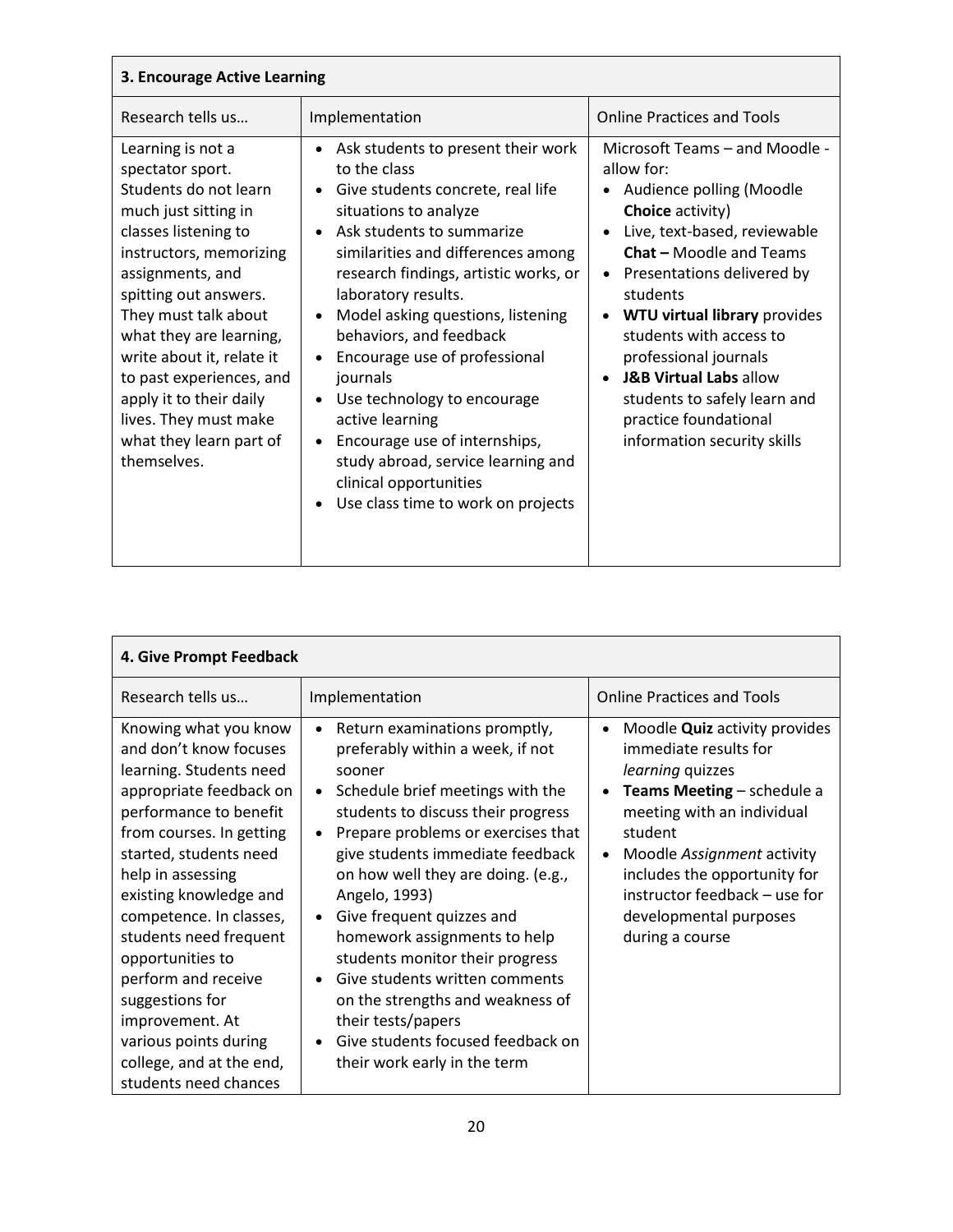| to reflect on what they<br>have learned, what they<br>still need to know, and<br>how to assess<br>themselves. | • Consider giving a mid-term<br>assessment or progress report<br>Be clear in relating performance<br>$\bullet$<br>level/expectations to grade<br>• Communicate regularly with<br>students via email about various<br>aspects of the class |  |
|---------------------------------------------------------------------------------------------------------------|-------------------------------------------------------------------------------------------------------------------------------------------------------------------------------------------------------------------------------------------|--|
|---------------------------------------------------------------------------------------------------------------|-------------------------------------------------------------------------------------------------------------------------------------------------------------------------------------------------------------------------------------------|--|

| 5. Emphasize Time on Task                                                                                                                                                                                                                                                                                                                                                           |                                                                                                                                                                                                                                                                                                                                                                                                                                                                                                                                                                                                                                                                                                           |                                                                                                                                                                                                                                                                                                                                                                                                                                                      |
|-------------------------------------------------------------------------------------------------------------------------------------------------------------------------------------------------------------------------------------------------------------------------------------------------------------------------------------------------------------------------------------|-----------------------------------------------------------------------------------------------------------------------------------------------------------------------------------------------------------------------------------------------------------------------------------------------------------------------------------------------------------------------------------------------------------------------------------------------------------------------------------------------------------------------------------------------------------------------------------------------------------------------------------------------------------------------------------------------------------|------------------------------------------------------------------------------------------------------------------------------------------------------------------------------------------------------------------------------------------------------------------------------------------------------------------------------------------------------------------------------------------------------------------------------------------------------|
| Research tells us                                                                                                                                                                                                                                                                                                                                                                   | Implementation                                                                                                                                                                                                                                                                                                                                                                                                                                                                                                                                                                                                                                                                                            | <b>Online Practices and Tools</b>                                                                                                                                                                                                                                                                                                                                                                                                                    |
| Time plus energy equals<br>learning. There is no<br>substitute for time on<br>task. Learning to use<br>one's time well is critical<br>for students and<br>professionals alike.<br>Students need help in<br>learning effective time<br>management. Allocating<br>realistic amounts of<br>time means effective<br>learning for students<br>and effective teaching<br>for instructors. | Communicate to students the<br>$\bullet$<br>amount of time they should spend<br>preparing for class.<br>Expect students to complete their<br>assignments promptly<br>Underscore the importance of<br>regular work, steady application,<br>self-pacing, scheduling.<br>Divide class into timed segments<br>$\bullet$<br>to keep on task<br>Meet with students who fall<br>behind to discuss their study<br>habits, schedules.<br>Don't hesitate to refer students to<br>learning skills professionals on<br>campus.<br>Use technology to make resources<br>easily available to students.<br>Consider using mastery learning,<br>contract learning, and computer<br>assisted instruction as<br>appropriate. | Use 'Faculty Expectations'<br>$\bullet$<br>section of Moodle course<br>template<br>Settings in Moodle's<br>$\bullet$<br>Assignment activity (e.g.<br>'Prevent Late Submissions'<br>allow you to prevent or<br>discourage late submission<br>Moodle New student<br>$\bullet$<br><b>Orientation</b> course includes<br>guidance on these success<br>factors<br>External tools (LTI) enable the<br>provisioning of e-textbooks<br>and library resources |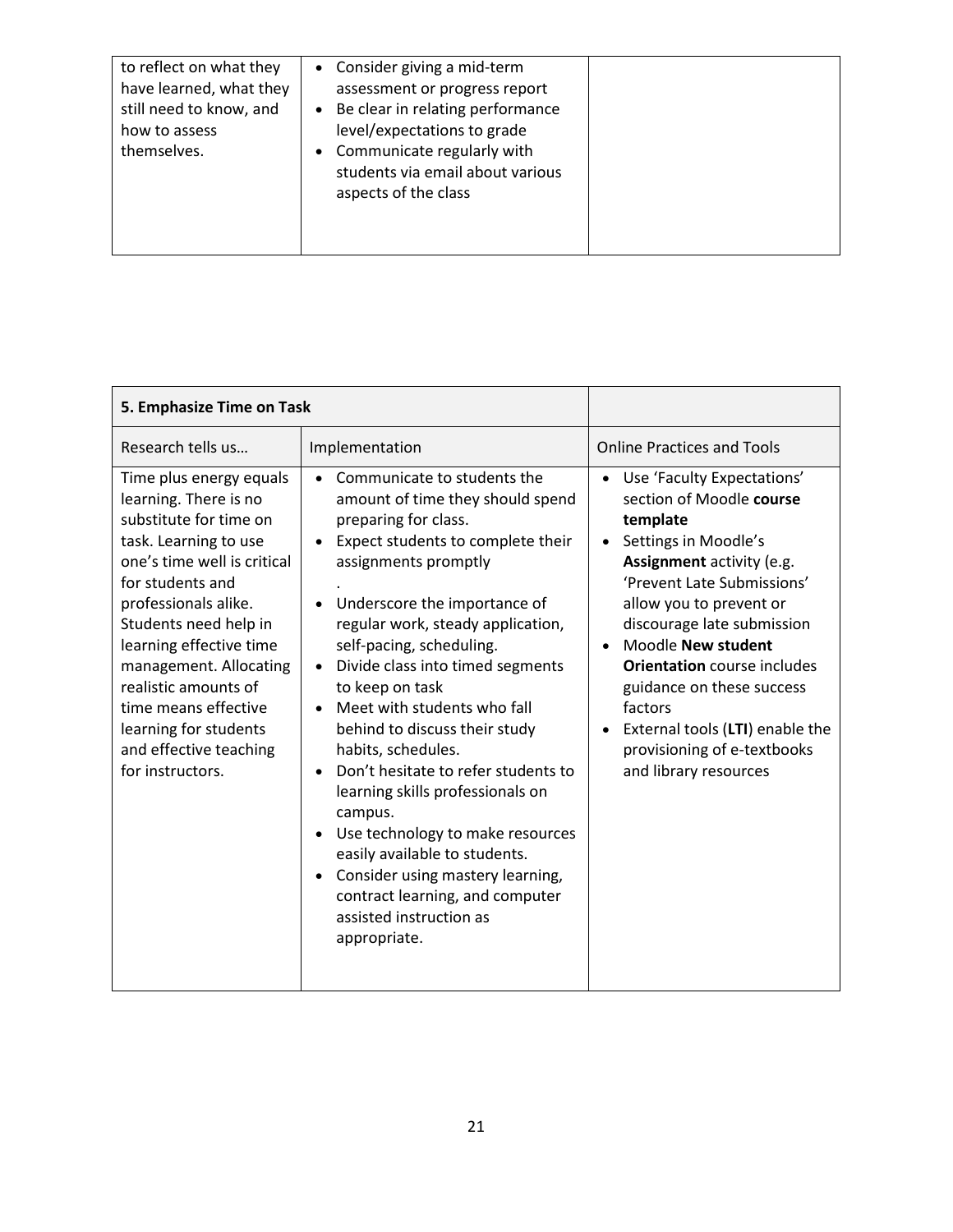| <b>6. Communicate High Expectations</b>                                                                                                                                                                                                                                                                                                                                                       |                                                                                                                                                                                                                                                                                                                                                                                                                                                                                                                                                                                             |                                                                                        |
|-----------------------------------------------------------------------------------------------------------------------------------------------------------------------------------------------------------------------------------------------------------------------------------------------------------------------------------------------------------------------------------------------|---------------------------------------------------------------------------------------------------------------------------------------------------------------------------------------------------------------------------------------------------------------------------------------------------------------------------------------------------------------------------------------------------------------------------------------------------------------------------------------------------------------------------------------------------------------------------------------------|----------------------------------------------------------------------------------------|
| Research tells us                                                                                                                                                                                                                                                                                                                                                                             | Implementation                                                                                                                                                                                                                                                                                                                                                                                                                                                                                                                                                                              | <b>Online Practices and Tools</b>                                                      |
| Expect more and you<br>will get it. High<br>expectations are<br>important for<br>everyone-for the<br>poorly prepared, for<br>those unwilling to exert<br>themselves, and for the<br>bright and well-<br>motivated. Expecting<br>students to perform<br>well becomes a self-<br>fulfilling prophecy when<br>instructors hold high<br>expectations for<br>themselves and make<br>extra efforts. | Make your expectations clear at<br>$\bullet$<br>the beginning of the course both<br>in writing and orally. Tell them you<br>expect them to work hard<br>Periodically discuss how well the<br>class is doing<br>Encourage students to write;<br>$\bullet$<br>require drafts of work. Give<br>students opportunities to revise<br>their work<br>Set up study guidelines<br>Publish students' work on a course<br>$\bullet$<br>website. This often motivates<br>students to higher levels of<br>performance<br>Be energized and enthusiastic in<br>$\bullet$<br>your interaction with students | Use 'Faculty Expectations'<br>$\bullet$<br>section of <b>Moodle course</b><br>template |

| 7. Respect Diverse Physical Abilities, Talents, and Ways of Learning |                |                                   |
|----------------------------------------------------------------------|----------------|-----------------------------------|
| Research tells us                                                    | Implementation | <b>Online Practices and Tools</b> |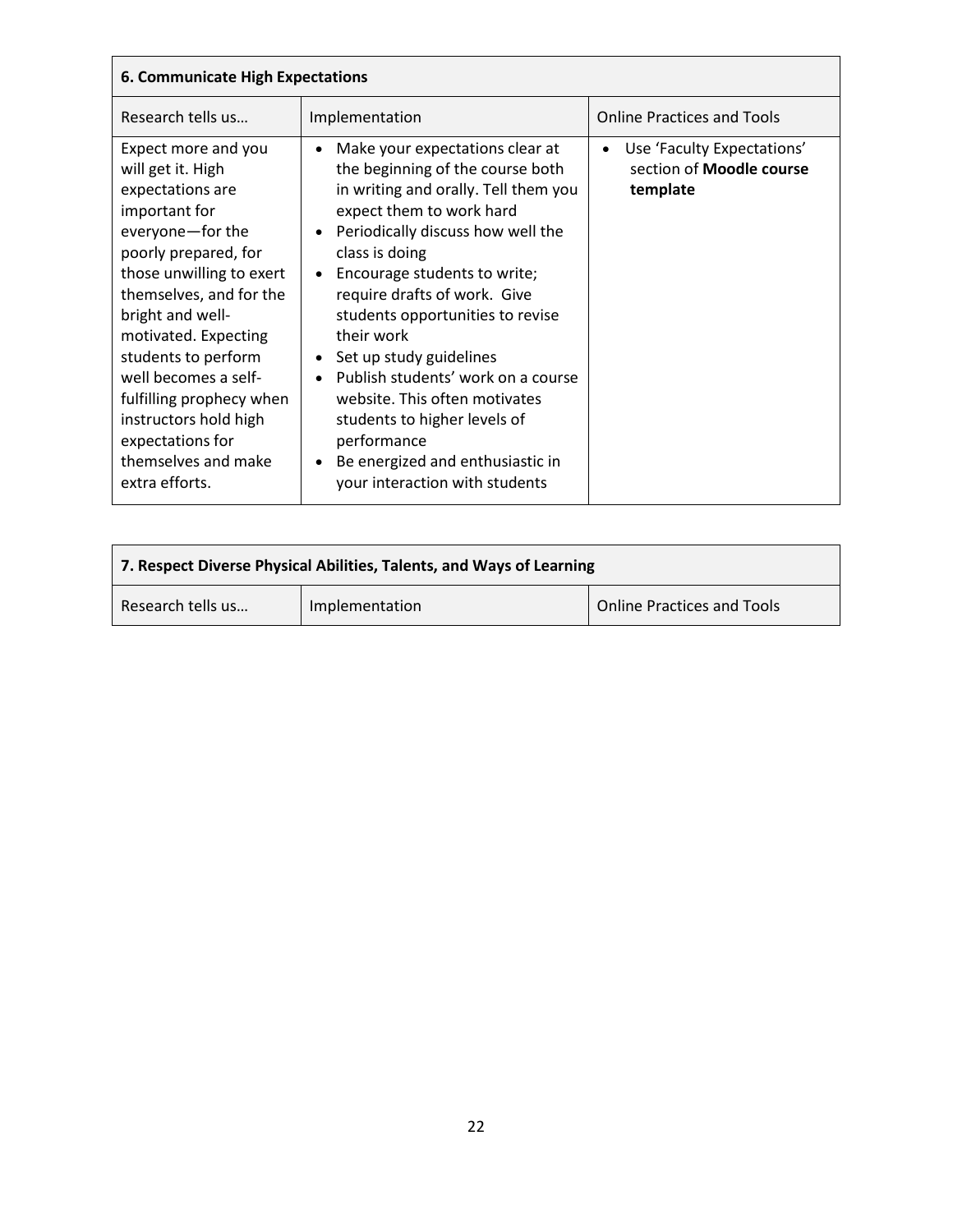| There are many roads to<br>learning. People bring<br>different abilities,<br>talents, and styles of<br>learning to college.<br>Students rich in hands-                                                                                     | Design experiences to be<br>$\bullet$<br>accessible to the widest scope of<br>possible learners<br>Use a range of teaching activities<br>to address a broad spectrum of<br>students                                                                                                                                                                                                                                                                                                                                                                                                                                | The Moodle Assignment<br>$\bullet$<br>activity includes a Groupings<br>setting that allows you to<br>assign certain material/work<br>to specific students (i.e.,<br>different sets of learners)                                                                                                                                            |
|--------------------------------------------------------------------------------------------------------------------------------------------------------------------------------------------------------------------------------------------|--------------------------------------------------------------------------------------------------------------------------------------------------------------------------------------------------------------------------------------------------------------------------------------------------------------------------------------------------------------------------------------------------------------------------------------------------------------------------------------------------------------------------------------------------------------------------------------------------------------------|--------------------------------------------------------------------------------------------------------------------------------------------------------------------------------------------------------------------------------------------------------------------------------------------------------------------------------------------|
| on experiences may not<br>do so well with theory.<br>Students need the<br>opportunity to show<br>their talents and learn in<br>ways that work for<br>them. They can be<br>pushed to learning in<br>new ways that do not<br>come so easily. | Provide extra material or exercises<br>for students who lack essential<br>background knowledge or skills<br>Identify students' learning styles,<br>backgrounds at the beginning of<br>the semester<br>Use different activities in class -<br>videos, discussions, lecture,<br>groups, guest speakers, working in<br>pairs<br>Use different assignment methods<br>- written, oral, projects, etc. - to<br>engage as many ways of learning<br>as possible (e.g., visual, auditory)<br>Give students a real-world<br>problem to solve that has multiple<br>solutions. Provide examples and<br>questions to guide them | <b>Resources appealing to</b><br>$\bullet$<br>different learning styles can<br>easily be included in a<br>Moodle learning module -<br>text, video, discussion forum<br>Use Moodle Q&A forum to<br>$\bullet$<br>have each student develop a<br>solution - once they have<br>done this they will be able to<br>see other students' solutions |

#### <span id="page-25-0"></span>**4.2 Selecting Learning Resources**

At each level of development (program, course, module, and learning activity) curriculum developers are asked to select appropriate core and supplemental student learning resources, indicating their role and how they will be integrated into the curriculum. Selected resources are delivered digitally via the Virtual Library and Learning Management Systems.

When selecting resources, use the Learning Object Review Instrument by Nesbit, Belfer, and Leacock [\(https://www.academia.edu/7927907/Learning\\_Object\\_Review\\_Instrument\\_LORI\)](https://www.academia.edu/7927907/Learning_Object_Review_Instrument_LORI) to evaluate the resource in the following areas as appropriate:

1. **Content Quality**: Accuracy, balanced presentation of ideas, appropriate level of detail, and reusability in varied contexts

2. **Learning Goal Alignment**: Alignment among learning goals, activities, assessments, and learner characteristics

3. **Feedback and Adaptation**: Adaptive content or feedback driven by differential learner input or learner modeling

4. **Motivation**: Ability to motivate and interest an identified population of learners

5. **Presentation Design**: Design of visual and auditory information for enhanced learning and efficient mental processing

6. **Interaction Usability**: Ease of navigation, predictability of the user interface, and quality of the interface help features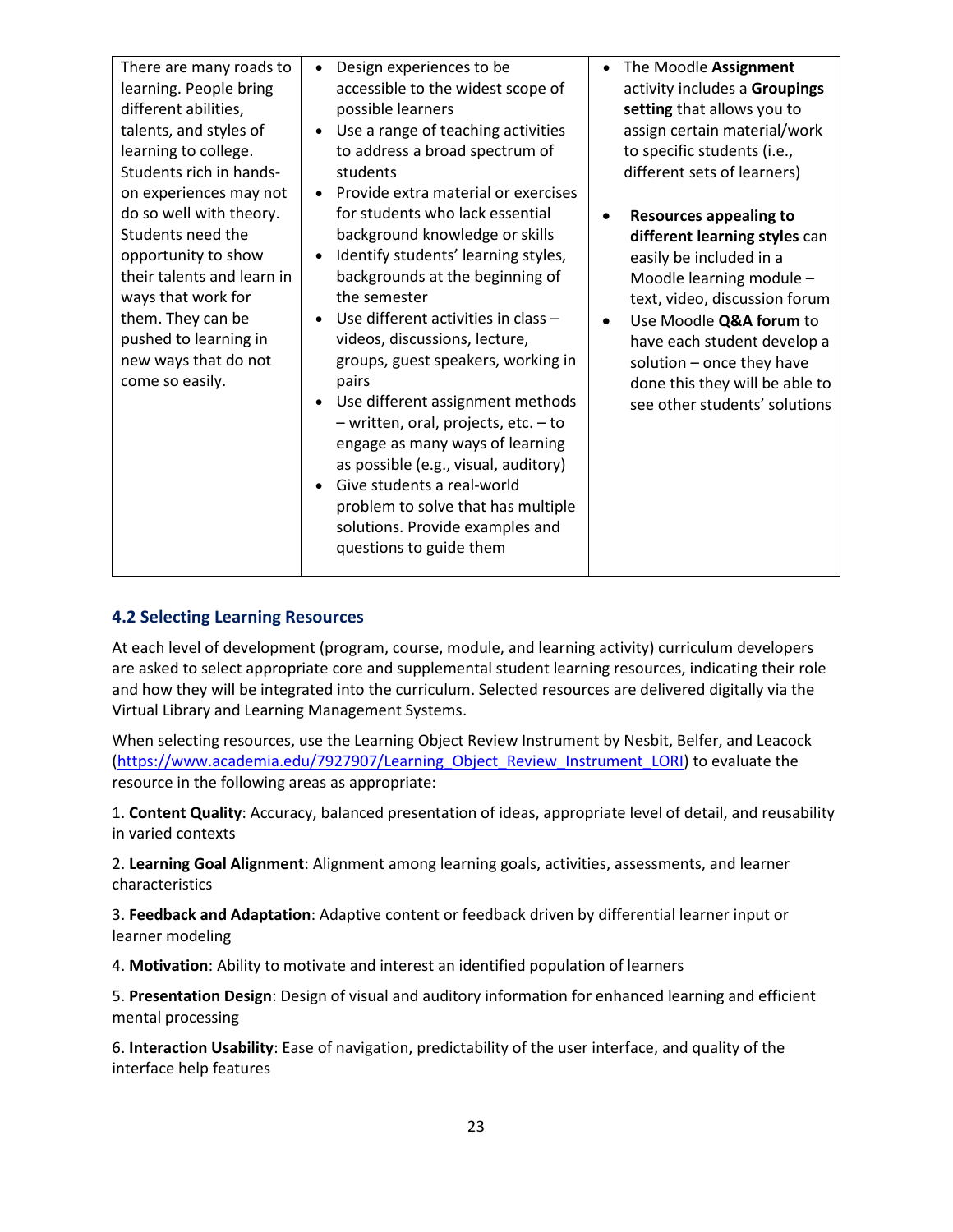7. **Accessibility**: Design of controls and presentation formats to accommodate disabled and mobile learners

8. **Standards Compliance**: Adherence to standards and operability on WTU technical platforms

Core learning resources, such as a course textbook or lab, should be selected by a panel of evaluators including the program chair, faculty members who are or will teach the course, the librarian, and the eLearning director. Each panel member should score the resource independently in each appropriate category, with he scores averaged to determine the panel's rating.

See **Appendix B – LORI Learning Resource Scoring Sheet**.

#### <span id="page-26-0"></span>**4.3 Sequencing Learning Experiences**

We sequence at three primary levels: courses within a program (pre-requisites and co-requisites), modules or units within a course, and learning activities within a module.

As our current program is primarily technical cognitive learning, the predominant sequencing strategy to be used is hierarchical task analysis.

Hierarchical Task Analysis is described in a practical way by Patricia Cranton in 'Planning Instruction for Adult Learners.' (A copy is available in the WTU library.) The procedure is summarized here:

1. Select the objective for analysis. The final or overall objective of a course or segment of a course may be chosen or, alternatively, only the more difficult and complex objectives within a course.

2. Considering one objective at a time, ask, "What must the person know in order to achieve this objective?" List these. Order does not matter at this point.

3. For each of the items listed in step 2, ask again, "What must the person know in order to learn this?" Continue to list the components of learning.

4. Repeat this process until the answers to the question are things that students likely already know.

5. For the lists generated, arrange each item in a diagram as shown here:



6. Ask an experienced learners and other subject matter experts to review the analysis. Ask them to look for gaps and relationships between items that do not seem right.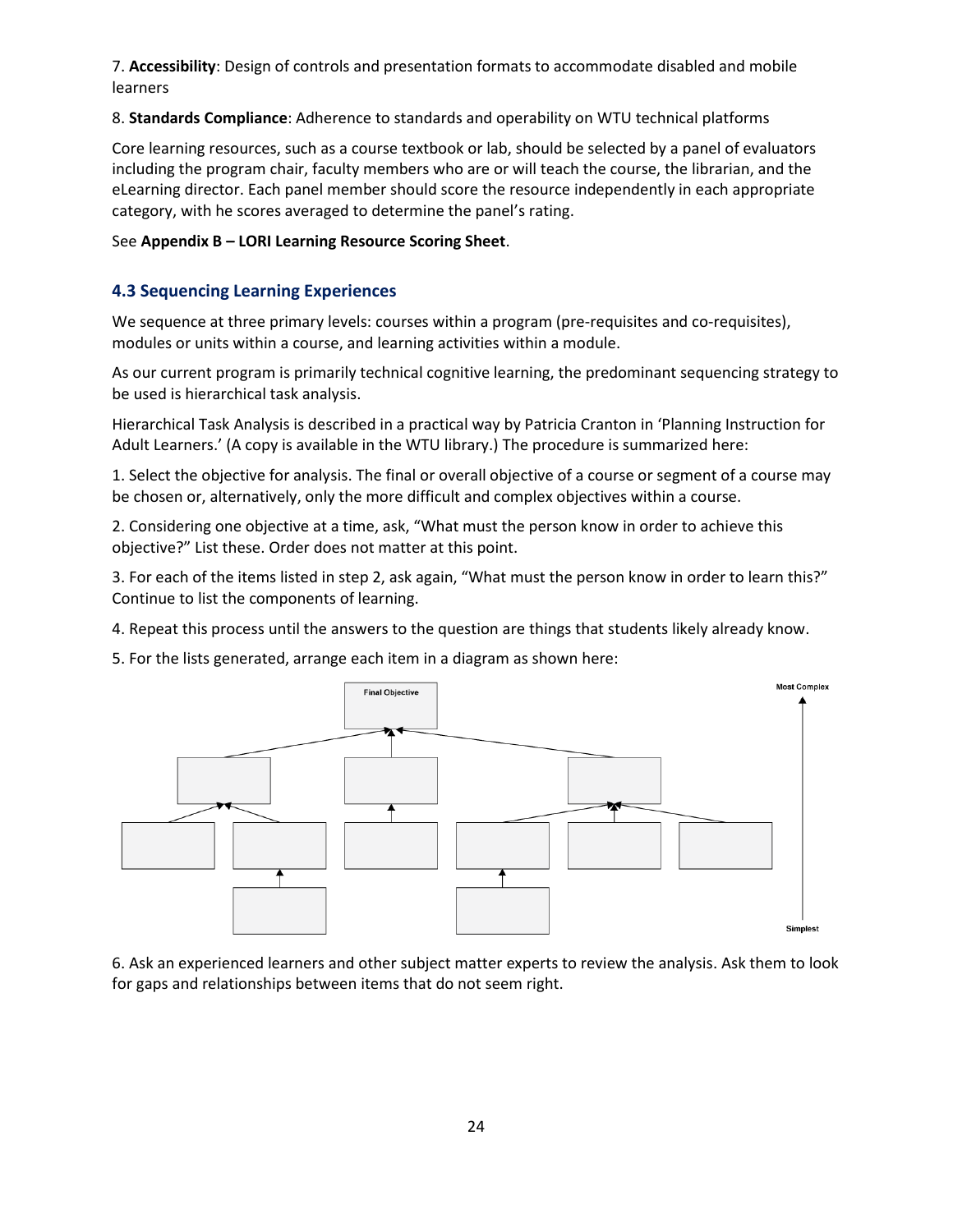# **Appendix A – BSIS Course Change Template**

**Course Title:** 

**Course Number:** 

**Program/s in which this course is included:** Bachelor of Science in Information Security

**Courses for which this course is currently a prerequisite**:

**Sponsoring Faculty:** 

**Rationale:** 

**When this change will take effect:** 

<span id="page-27-0"></span>

| Name:                       |                                                                                                         |  |
|-----------------------------|---------------------------------------------------------------------------------------------------------|--|
| <b>Catalog Description:</b> |                                                                                                         |  |
|                             |                                                                                                         |  |
| <b>Quarter Credits:</b>     | 5                                                                                                       |  |
| Hours:                      | Lecture: 30 hours<br>Other Student/Faculty Interaction: 20 hours<br>Out Of Class Preparation: 100 hours |  |
| CLO <sub>s</sub> :          | $\bullet$                                                                                               |  |

| Module 1 Topic/s: |  |
|-------------------|--|
| Outcomes:         |  |
|                   |  |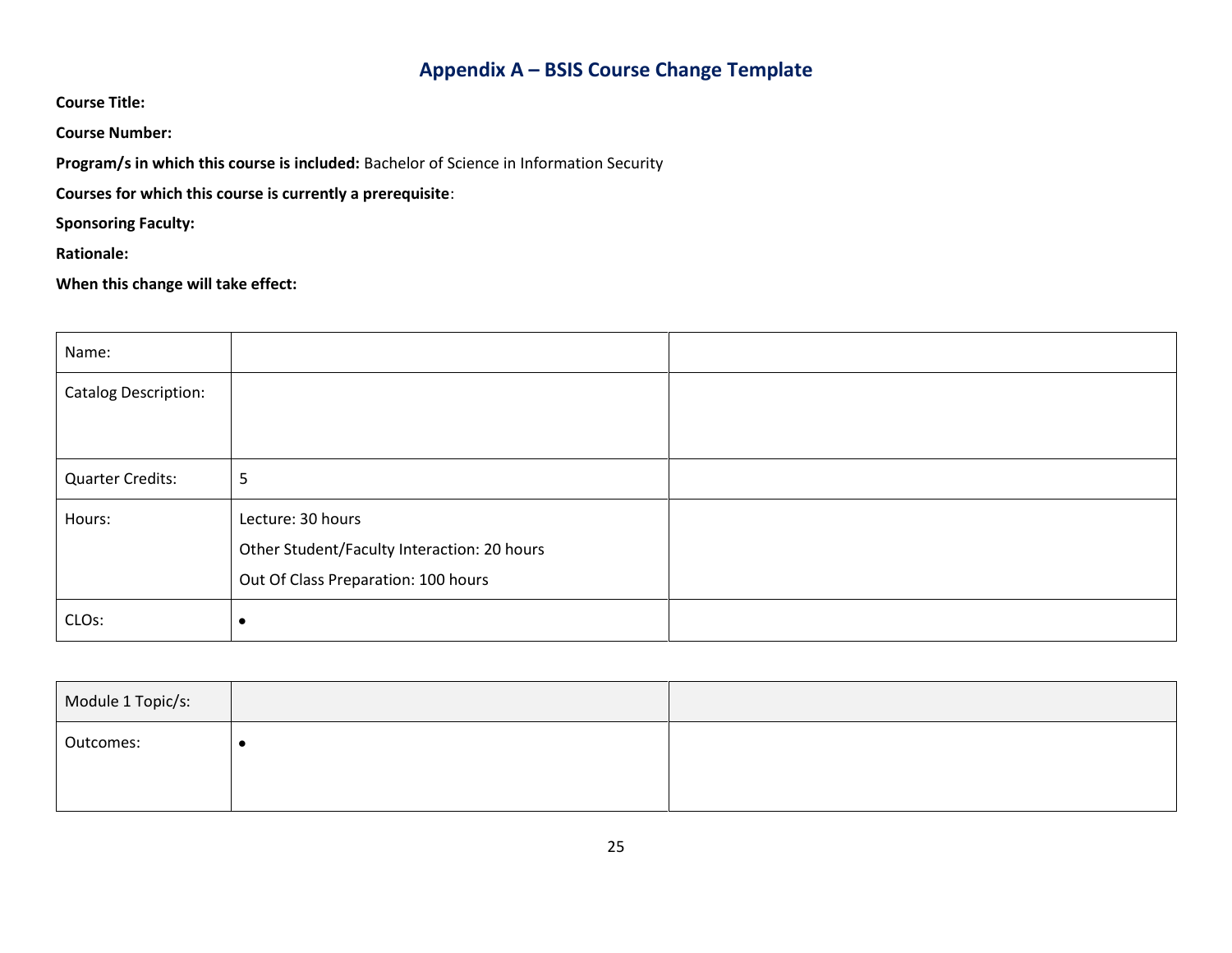| Module 2 Topic/s: |  |
|-------------------|--|
| Outcomes:         |  |
|                   |  |

| Module 3 Topic/s: |  |
|-------------------|--|
| Outcomes:         |  |
|                   |  |

| Module 4 Topic/s: |  |
|-------------------|--|
| Outcomes:         |  |
|                   |  |

| Module 5 Topic/s: |  |
|-------------------|--|
| Outcomes:         |  |
|                   |  |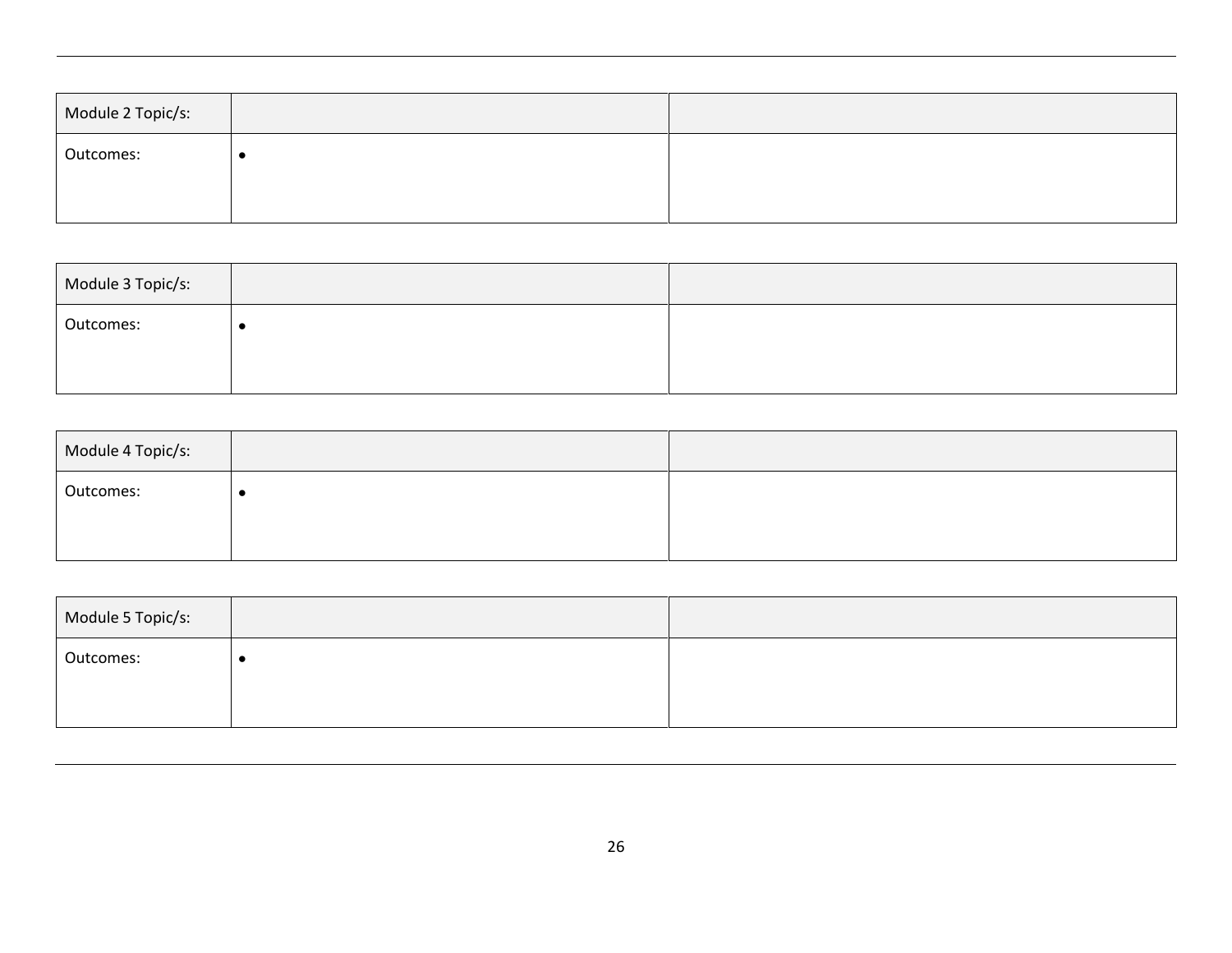| Module 6 Topic/s: |  |
|-------------------|--|
| Outcomes:         |  |
|                   |  |

| Module 7 Topic/s: |  |
|-------------------|--|
| Outcomes:         |  |

| Module 8 Topic/s: |  |
|-------------------|--|
| Outcomes:         |  |
|                   |  |

| Module 9 Topic/s: |  |
|-------------------|--|
| Outcomes:         |  |
|                   |  |

| Module 10 Topic/s: |  |
|--------------------|--|
| Outcomes:          |  |
|                    |  |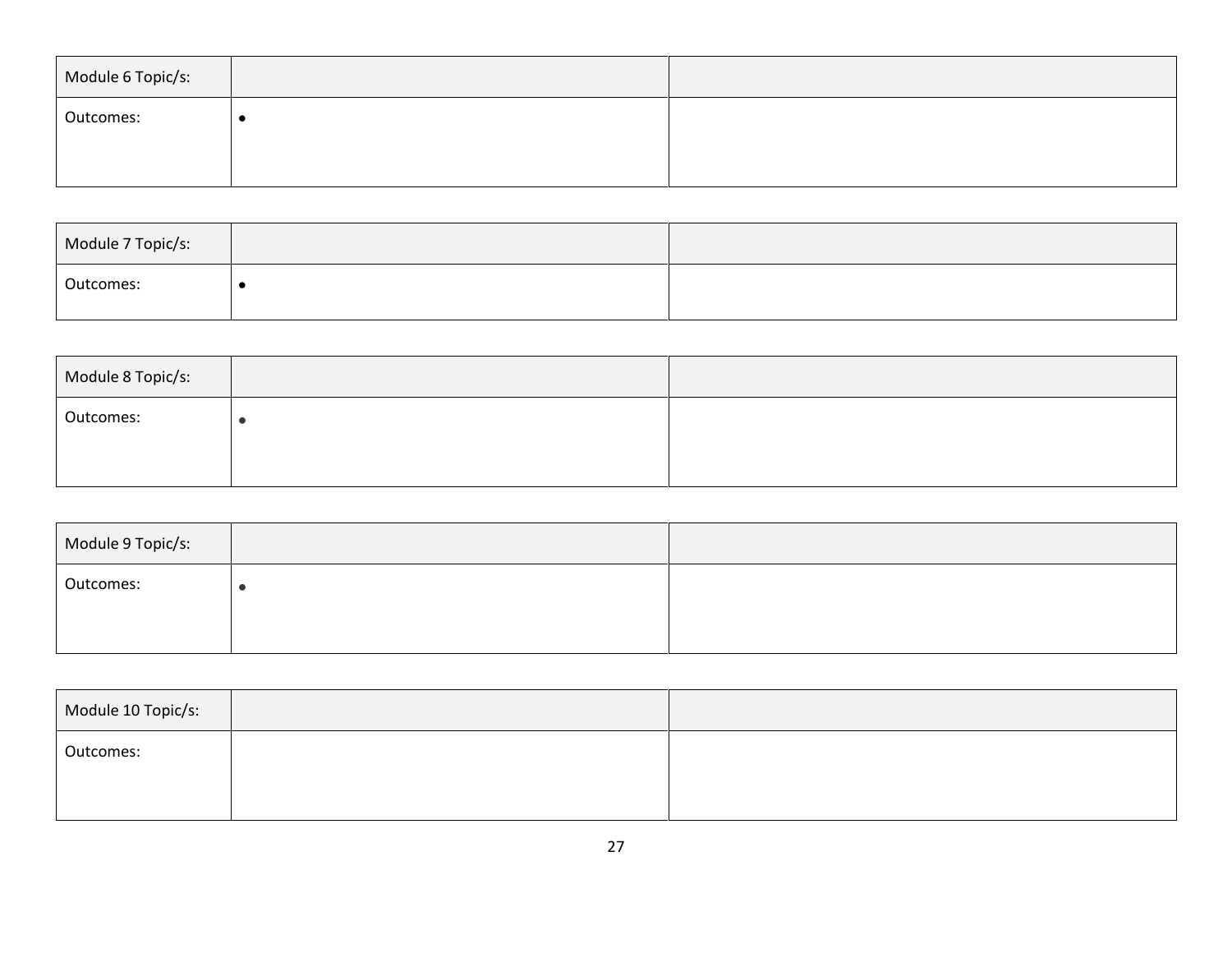|                  |                                                                                                                                                                               | $\mathbf{1}$ | $\overline{2}$ | 3 | 4 | 5 | 6 | $\overline{\mathbf{z}}$ | 8 |
|------------------|-------------------------------------------------------------------------------------------------------------------------------------------------------------------------------|--------------|----------------|---|---|---|---|-------------------------|---|
|                  |                                                                                                                                                                               |              |                |   |   |   |   |                         |   |
|                  | <b>PLOs</b>                                                                                                                                                                   |              |                |   |   |   |   |                         |   |
| $\mathbf{1}$     | Identify the elements of an information system<br>and understand how software is developed<br>and used within the information system                                          |              |                |   |   |   |   |                         |   |
| $\mathbf 2$      | Use and apply mathematical concepts<br>appropriate to the development of software<br>for a computer and information system                                                    |              |                |   |   |   |   |                         |   |
| $\overline{3}$   | Demonstrate background knowledge of<br>Operating Systems, Networking, Data<br>Communications, Database Technology,<br>Information Systems Planning, and Project<br>Management |              |                |   |   |   |   |                         |   |
| $\overline{a}$   | Analyze an information systems problem,<br>define performance requirements and<br>specifications needed to solve an information<br>security problem                           |              |                |   |   |   |   |                         |   |
| $\sf 5$          | Identify solutions while recognizing the social<br>and ethical impact of computing on<br>individuals, organizations, and society                                              |              |                |   |   |   |   |                         |   |
| $\boldsymbol{6}$ | Demonstrate effective team communication                                                                                                                                      |              |                |   |   |   |   |                         |   |
| $\overline{7}$   | Use current techniques, skills, and tools<br>necessary for information systems practices by<br>recognizing the need for, and the ability to                                   |              |                |   |   |   |   |                         |   |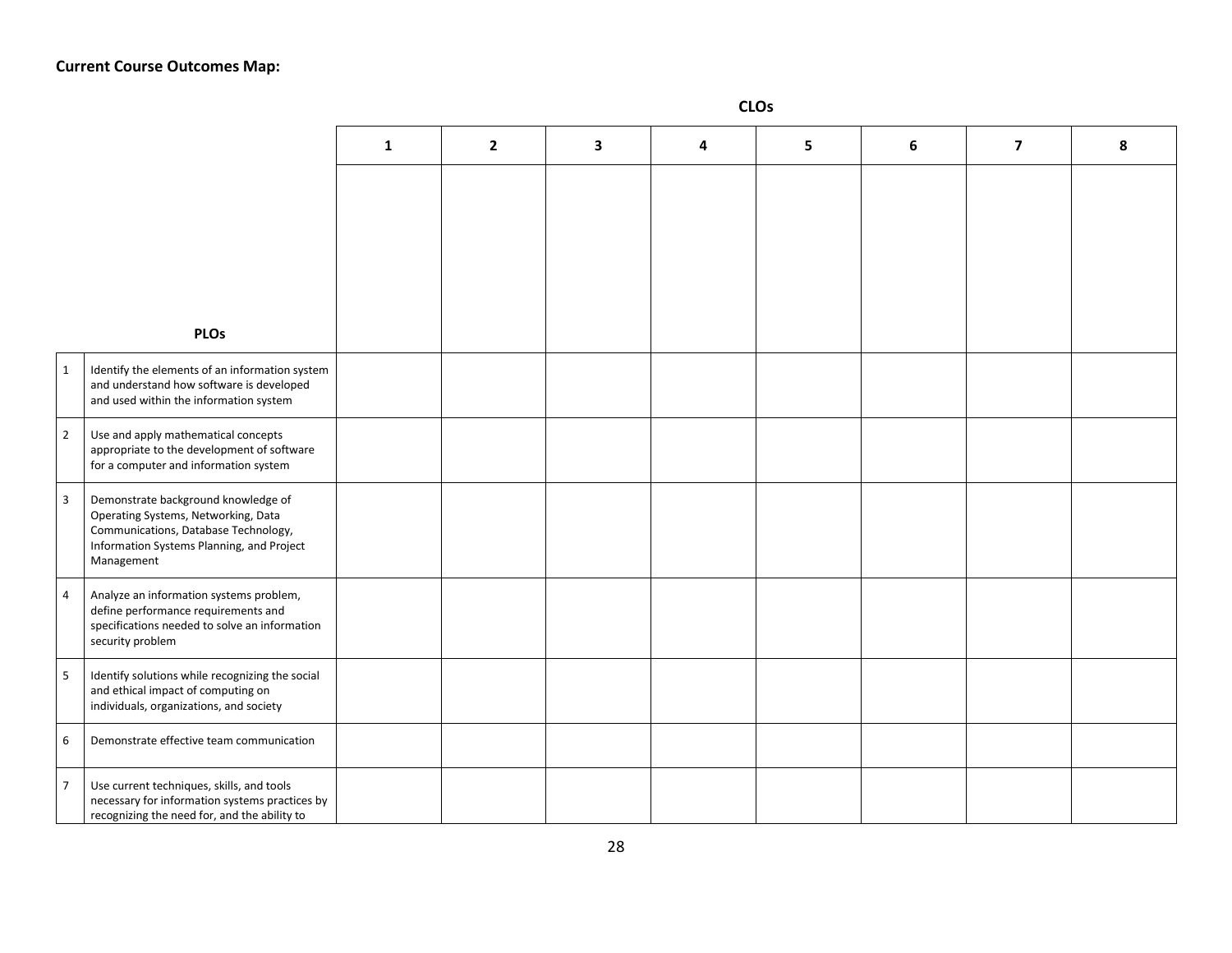|    | engage in, continuing professional<br>development                                                                                                                                                      |  |  |  |  |
|----|--------------------------------------------------------------------------------------------------------------------------------------------------------------------------------------------------------|--|--|--|--|
| 8  | Understand professional, ethical, legal,<br>security, social issues, and responsibilities                                                                                                              |  |  |  |  |
| 9  | Demonstrate the use of various computer<br>forensic software tools and techniques as well<br>as follow proper legal procedures<br>for obtaining, analyzing, and reporting digital<br>forensic evidence |  |  |  |  |
| 10 | Explain the findings of a cyber forensic<br>investigation in both written form and in oral<br>form                                                                                                     |  |  |  |  |
| 11 | Identify and analyze legal issues within<br>technology, regarding standards, compliance,<br>contracts, computer crime, privacy, obscenity,<br>and intellectual property                                |  |  |  |  |
| 12 | Compare and contrast techniques for<br>preventing unauthorized access to computer<br>networks and apply measures for minimizing<br>the damage caused by network intruders                              |  |  |  |  |
| 13 | Evaluate and implement security controls for<br>an information system to provide assurance<br>where the security processes or controls are<br>implemented                                              |  |  |  |  |
| 14 | Evaluate an implemented Governance<br>Framework for its effectiveness and usefulness<br>to an organization                                                                                             |  |  |  |  |
| 15 | Identify the security mechanisms contained<br>within various computing devices used to<br>protect it while allowing it access to external<br>data and other connected devices                          |  |  |  |  |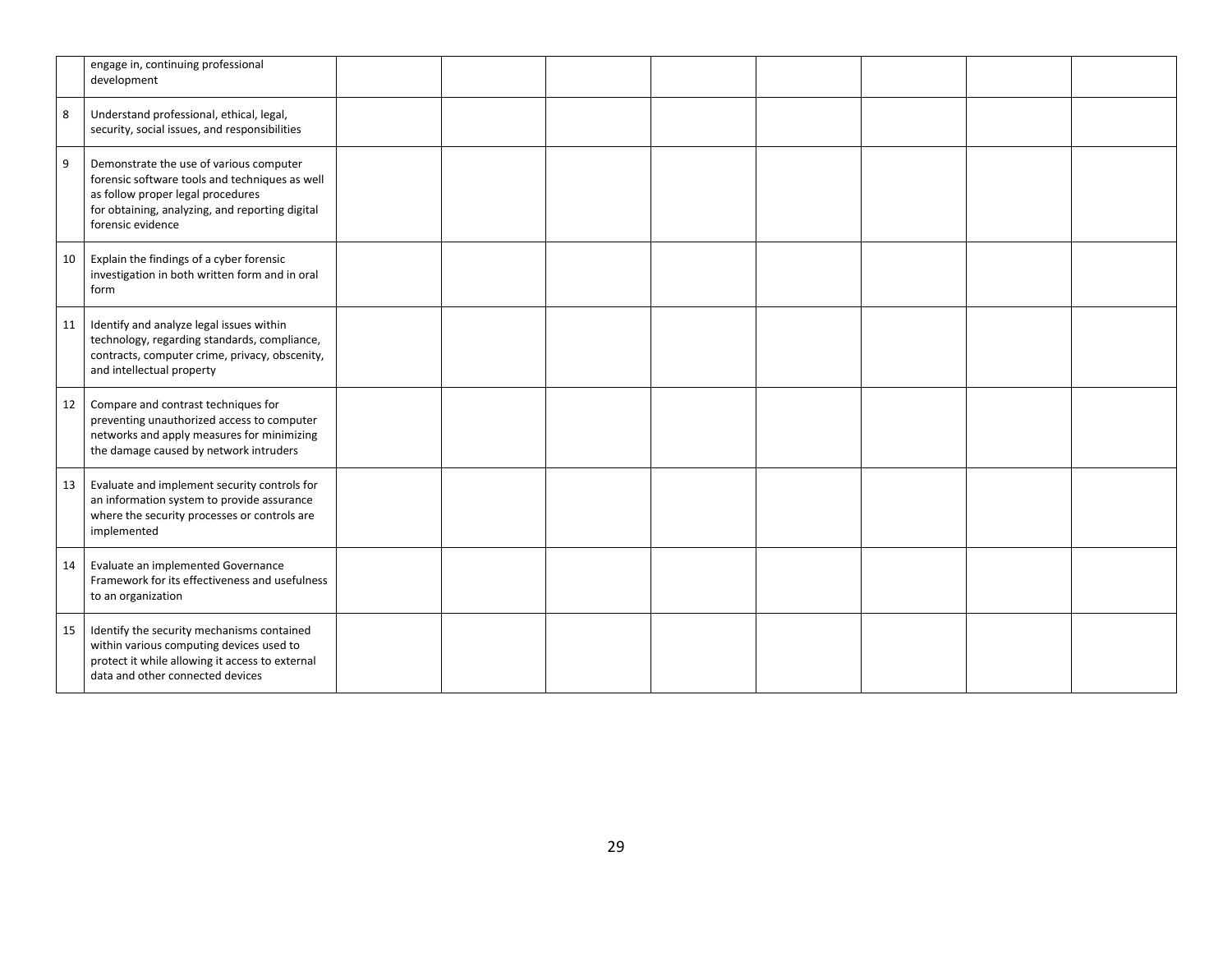#### **New Course Outcomes Map :**

|                         |                                                                                                                                                                                                  | 1 | $\overline{2}$ | 3 | 4 | 5 | 6 | $\overline{\mathbf{z}}$ | 8 |
|-------------------------|--------------------------------------------------------------------------------------------------------------------------------------------------------------------------------------------------|---|----------------|---|---|---|---|-------------------------|---|
|                         | <b>PLOs</b>                                                                                                                                                                                      |   |                |   |   |   |   |                         |   |
| $\mathbf{1}$            | Identify the elements of an information system<br>and understand how software is developed<br>and used within the information system                                                             |   |                |   |   |   |   |                         |   |
| $\overline{2}$          | Use and apply mathematical concepts<br>appropriate to the development of software<br>for a computer and information system                                                                       |   |                |   |   |   |   |                         |   |
| $\overline{\mathbf{3}}$ | Demonstrate background knowledge of<br>Operating Systems, Networking, Data<br>Communications, Database Technology,<br>Information Systems Planning, and Project<br>Management                    |   |                |   |   |   |   |                         |   |
| $\overline{4}$          | Analyze an information systems problem,<br>define performance requirements and<br>specifications needed to solve an information<br>security problem                                              |   |                |   |   |   |   |                         |   |
| 5                       | Identify solutions while recognizing the social<br>and ethical impact of computing on<br>individuals, organizations, and society                                                                 |   |                |   |   |   |   |                         |   |
| 6                       | Demonstrate effective team communication                                                                                                                                                         |   |                |   |   |   |   |                         |   |
| $\overline{7}$          | Use current techniques, skills, and tools<br>necessary for information systems practices by<br>recognizing the need for, and the ability to<br>engage in, continuing professional<br>development |   |                |   |   |   |   |                         |   |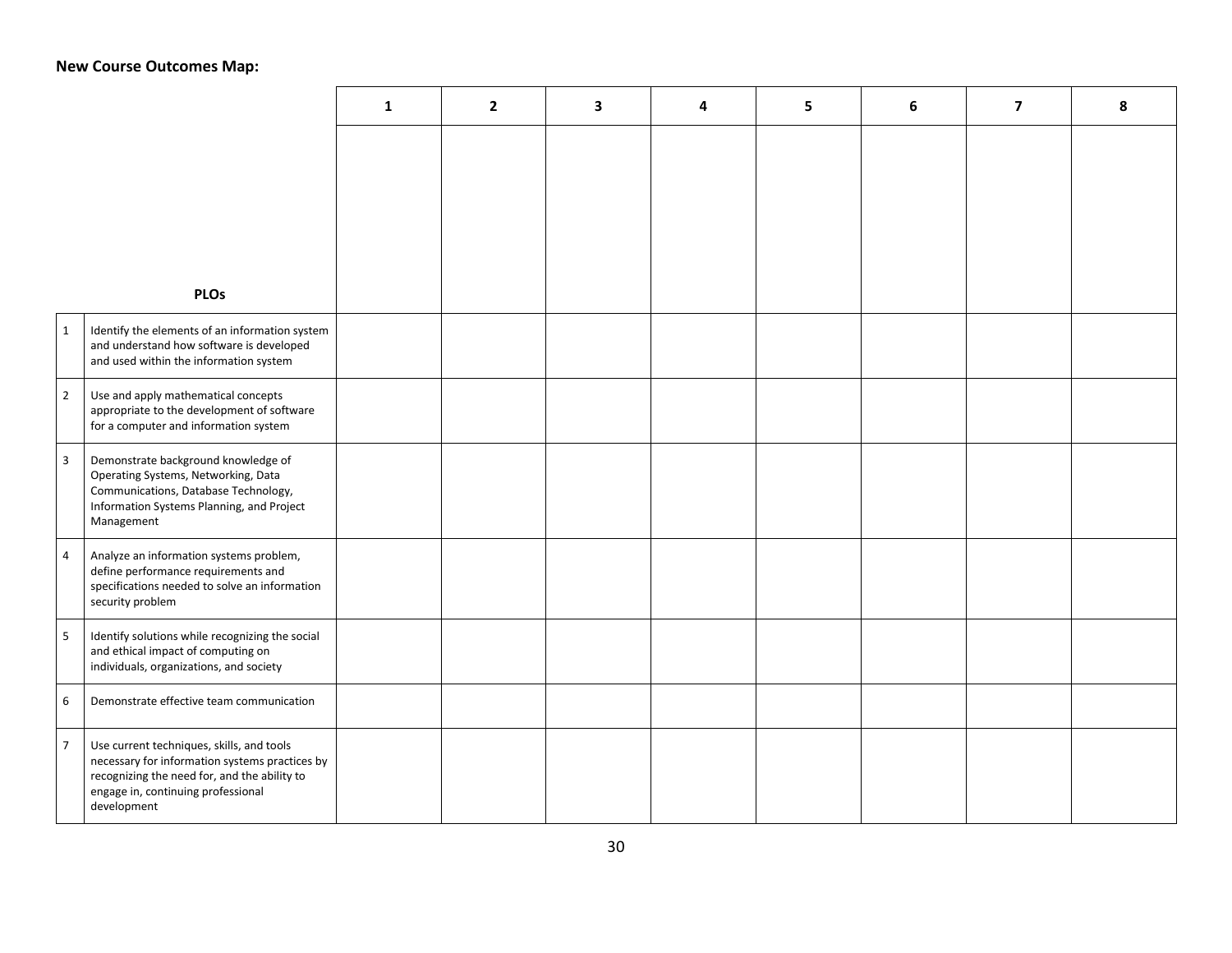| 8  | Understand professional, ethical, legal,<br>security, social issues, and responsibilities                                                                                                              |  |  |  |  |
|----|--------------------------------------------------------------------------------------------------------------------------------------------------------------------------------------------------------|--|--|--|--|
| 9  | Demonstrate the use of various computer<br>forensic software tools and techniques as well<br>as follow proper legal procedures<br>for obtaining, analyzing, and reporting digital<br>forensic evidence |  |  |  |  |
| 10 | Explain the findings of a cyber forensic<br>investigation in both written form and in oral<br>form                                                                                                     |  |  |  |  |
| 11 | Identify and analyze legal issues within<br>technology, regarding standards, compliance,<br>contracts, computer crime, privacy, obscenity,<br>and intellectual property                                |  |  |  |  |
| 12 | Compare and contrast techniques for<br>preventing unauthorized access to computer<br>networks and apply measures for minimizing<br>the damage caused by network intruders                              |  |  |  |  |
| 13 | Evaluate and implement security controls for<br>an information system to provide assurance<br>where the security processes or controls are<br>implemented                                              |  |  |  |  |
| 14 | Evaluate an implemented Governance<br>Framework for its effectiveness and usefulness<br>to an organization                                                                                             |  |  |  |  |
| 15 | Identify the security mechanisms contained<br>within various computing devices used to<br>protect it while allowing it access to external<br>data and other connected devices                          |  |  |  |  |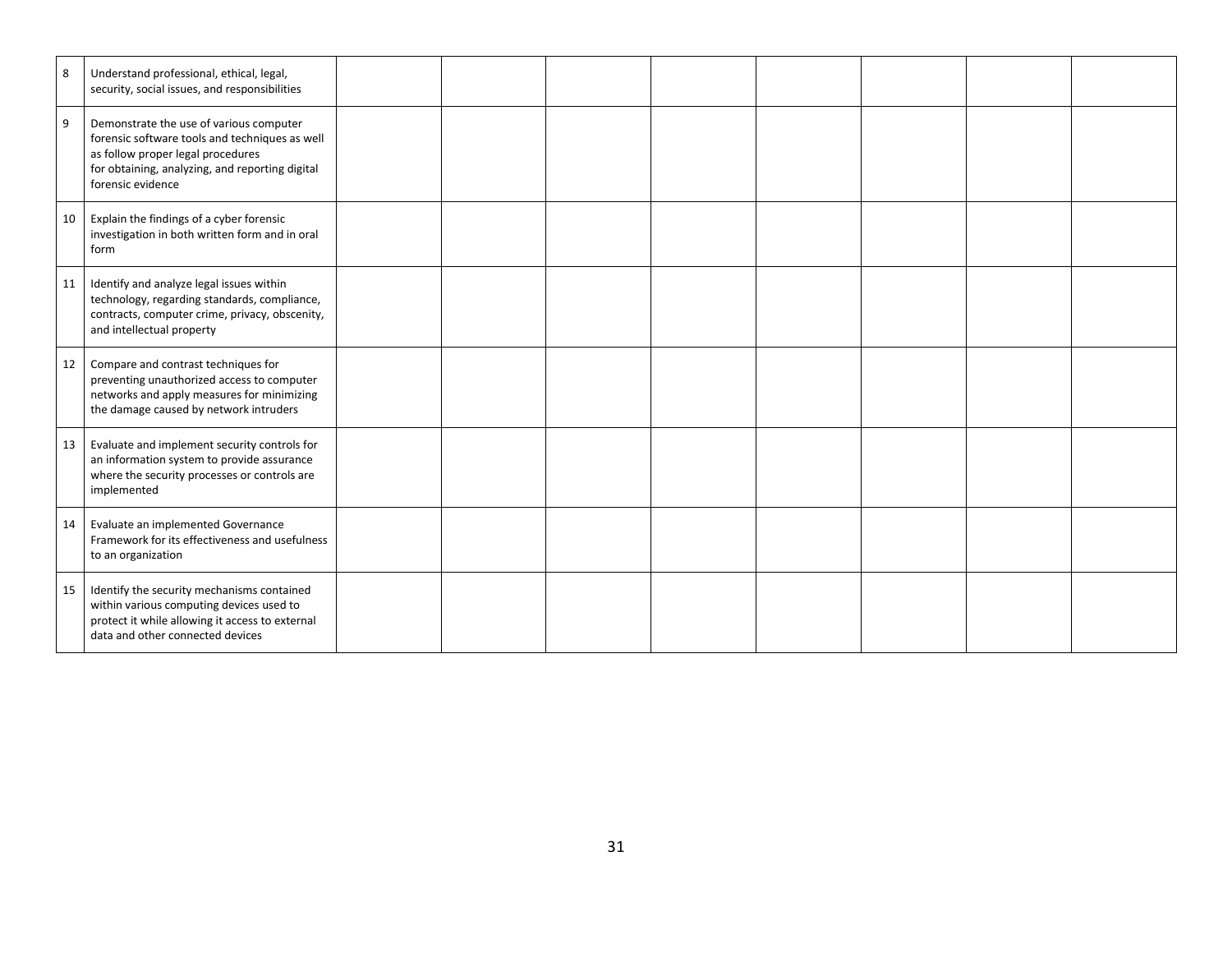Previously linked **Program Outcomes** that will not be covered after this change:

How are these **Program Outcomes** being addressed (possibly by other changes in your larger proposal):

#### Signatures of Sponsoring Faculty

| Name | Signature | Date |
|------|-----------|------|
| Name | Signature | Date |
| Name | Signature | Date |
| Name | Signature | Date |